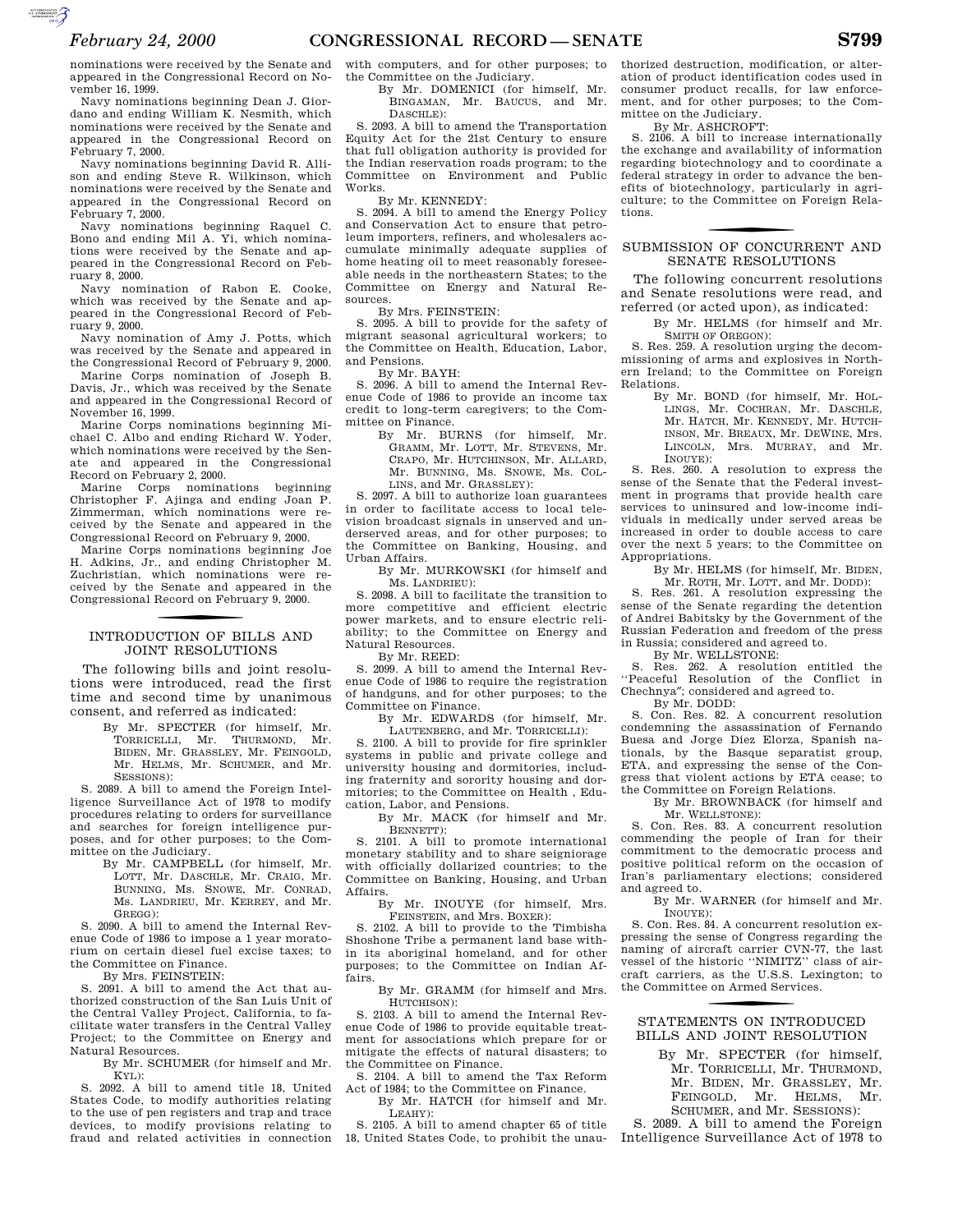modify procedures relating to orders for surveillance and searches for foreign intelligence purposes, and for other purposes; to the Committee on the Judiciary.

THE COUNTERINTELLIGENCE REFORM ACT OF 2000 Mr. SPECTER. Mr. President, I have sought recognition to introduce legislation which would correct procedures under the Foreign Intelligence Surveillance Act. I offer this bill on behalf of Senator TORRICELLI, Senator THUR-MOND, Senator BIDEN, Senator GRASS-LEY, Senator FEINGOLD, Senator HELMS, Senator SCHUMER, and Senator SESSIONS.

This is legislation which is designed to correct a very pressing problem. This bill refines the Foreign Intelligence Surveillance Act to enable the appropriate investigations of espionage to avoid the very serious mistakes which were made during the investigation of Dr. Wen Ho Lee. The references to Dr. Lee's investigation are made only for the purpose of illustrating the procedural problems which this legislation is designed to correct. The determination as to whether or not Mr. Wen Ho Lee is guilty will remain for the court of competent jurisdiction where he has been indicted.

There was information released into the public domain at Mr. Lee's bail hearing which underscores the tremendous importance of this particular case. Dr. Stephen Younger, assistant laboratory director for nuclear weapons at Los Alamos, testified at Dr. Lee's bail hearing on December 13, 1999, and said:

These codes and their associated databases and the input file, combined with someone that knew how to use them, could, in my opinion, in the wrong hands, change the global strategic balance.

It is hard to have any item of greater importance than changing the global strategic balance.

Dr. Younger further testified:

They enable the possessor to design the only objects that could result in the military defeat of America's conventional forces. They represent the gravest possible security risk to . . . the supreme national interest.

Again, it is hard to find more forceful language as to the seriousness of this particular matter than the potential military defeat of America's conventional forces.

During the course of this investigation, there were very serious time lapses while the FBI sought to get a warrant on Dr. Lee under the Foreign Intelligence Surveillance Act.

The FBI made the FISA request in June of 1997. It was refused by the Department of Justice on August 12, 1997, and then FBI Director Freeh sent FBI Assistant Director John Lewis to talk personally to Attorney General Reno. Attorney General Reno then appointed a Department of Justice subordinate named Daniel Seikaly, who reviewed the matter and rejected it. Attorney General Reno, as she conceded in testimony presented to the Judiciary Committee on June 8, 1999, did not follow

up on the matter, leaving this very important request rejected.

The proposed legislation would require that when the Director of the FBI makes a request for a FISA warrant that the Attorney General personally must make the decision as to whether the FISA warrant request should be submitted to the court for action. The legislation further provides that when the Attorney General declines to submit the FISA application to the court, the rejection must be in writing. This would give the FBI Director a roadmap, so to speak, as to what additional information is necessary to have the warrant request submitted to the court.

After the Department of Justice declined to submit the FISA warrant to the court, the FBI investigation of the case was inactive for some 16 months. It took from August of 1997 to December of 1997 for the FBI Headquarters to send a letter regarding the FISA request to the FBI Albuquerque Field Office, where it lay dormant until November of 1998. From the time the FISA application was not forwarded to the court to the time the FBI office in Albuquerque finally acted, some 16 months elapsed. These 16 months were very crucial with respect to the activities of Dr. Lee.

This legislation further provides that when the Attorney General rejects a FISA application in writing, the Director of the FBI has the obligation to personally supervise the matter.

The Department of Energy then initiated a polygraph of Dr. Lee, in a very unusual way, that has since been criticized by the President's Foreign Intelligence Advisory Board. The Department of Energy represented that Dr. Lee passed the polygraph when, in fact, he had not. The Secretary of Energy even made an announcement on national television to the effect that Dr. Lee had passed the polygraph when, in fact, he had not. That threw the FBI off course, thinking that a passed polygraph exonerated the suspect. This legislation provides that an agency such as the Department of Energy may not take action on a polygraph, that these matters are to be left to the FBI, which has the paramount authority to investigate these matters.

The FBI then conducted another polygraph, but not until February 10, 1999, some 6 weeks after the polygraph he allegedly passed. Even though Dr. Lee failed this second polygraph, no action was taken to terminate Dr. Lee until March 8. In the interim, he deleted many of the files that are in issue. These deletions took place on January 20, February 9, 11, 12, and 17, all to the potential prejudice of the United States. Dr. Lee did not have a search warrant executed until April 9, which is a very long lapse before any official action had been taken.

The legislation further provides that when a suspect is left in place for the purpose of the investigation, the FBI must make this request in writing and

that to that agency. The agency, such as the Department of Energy, must then formulate a plan within 30 days to structure how that suspect will be left in place while minimizing the exposure of classified information to that person.

One of the reasons given by the Department of Justice in declining to go forward with the FISA application was that Dr. Lee was not ''currently engaged'' in objectionable activities—to use mild words. This bill changes that requirement to probable cause on the totality of the circumstances.

That is a brief summary of what this legislation would do. It is the view of the sponsors of this bill that it is very important for it to move forward so that on pending espionage investigations we do not have the lapses that occurred in this very important case.

I am pleased to note that all the members of the Judiciary Subcommittee have joined in cosponsoring this legislation. I thank my colleague, Senator TORRICELLI, for his cooperation. Senator THURMOND, Senator GRASSLEY, and Senator SESSIONS have all cosponsored among the Republican members, as have Senators FEINGOLD and SCHUMER, in addition to Senator TORRICELLI. Senator BIDEN was consulted specially and is a cosponsor because he was the author of the Foreign Intelligence Surveillance Act back in 1978. Senator HELMS has asked to be added as a cosponsor, which he has.

The subcommittee has had some substantial difficulty in ''birth'' pains; it has not really been born, to the extent that the subcommittee has not been funded. We have worked really from our own personal staffs. We have had three fellows and one detailee. We have completed a very lengthy detailed report, some 65 pages, which is the product of extraordinary work by Mr. Doman McArthur of my staff, in collaboration with Senator TORRICELLI's staff and the staffs of others. We have gone through the 65-page report with a fine-tooth comb to be sure that it is precise, exact, and does not make any disclosures as to any classified information.

The subcommittee has deferred holding hearings on the Wen Ho Lee matter, which had been scheduled for December, at the specific request of Director Freeh. Director Freeh met with TORRICELLI and myself and requested that the hearings on Dr. Lee not go forward substantively, which might cause some problem with the pending prosecution. We do have hearings scheduled on the legislation for March 7, 8 and 21. I have already informed FBI Director Freeh of our intentions to proceed with those hearings, which will be on the substance as to how the act should be reformed. We have given notice to Director Freeh that we would appreciate his presence as a witness. He has said he would be glad to attend.

That is a very brief statement of a very complex matter. It is my hope we will have the final clearance from the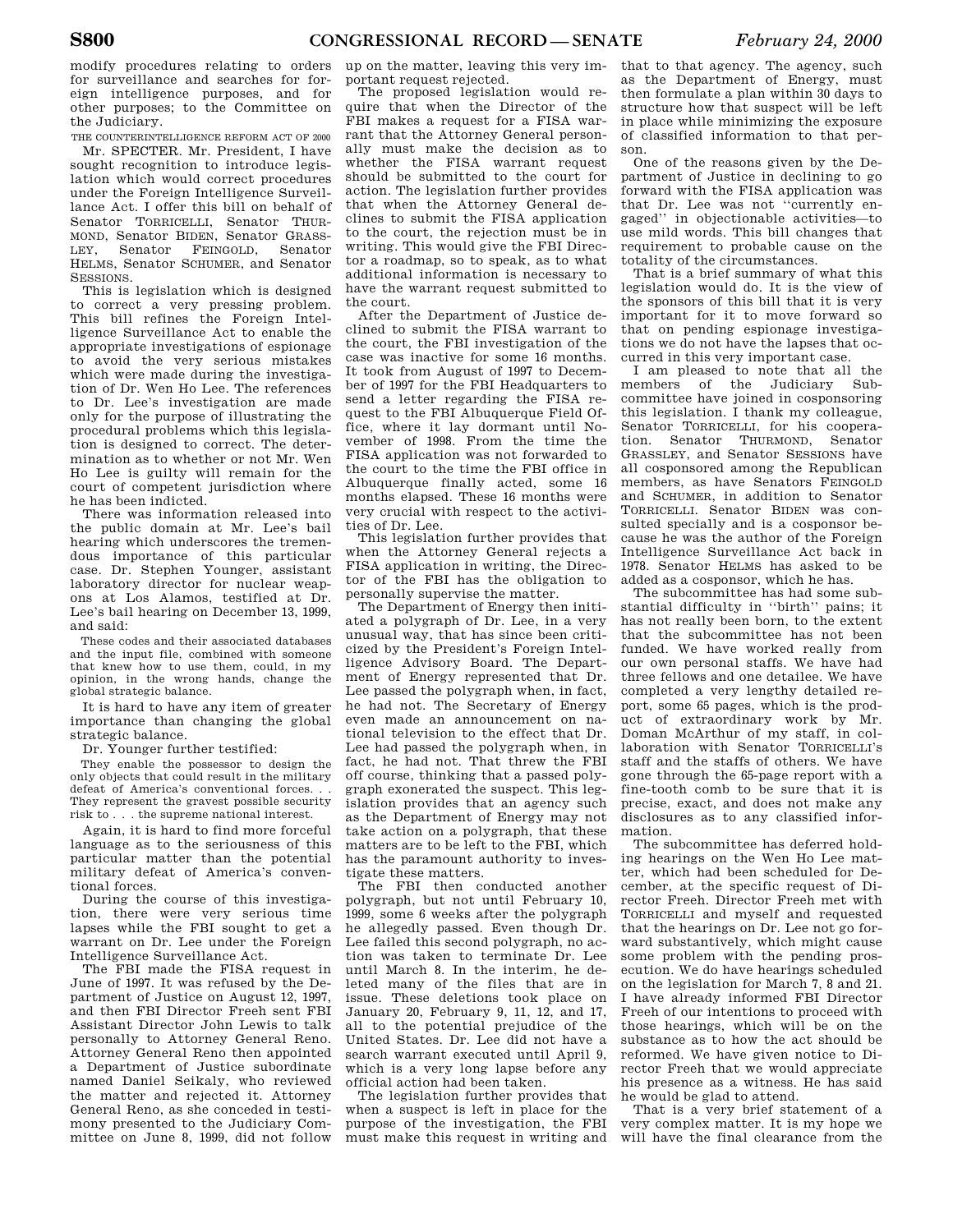Department of Justice to be able to file the full 65-page report which will elaborate upon the brief summary which I have presented.

I am delighted to yield to my very distinguished colleague from New Jersey, Senator TORRICELLI, the ranking member of the subcommittee.

The PRESIDING OFFICER. The Senator from New Jersey is recognized.

Mr. TORRICELLI. Mr. President, I thank Senator SPECTER for yielding time to me. I also thank him for his perseverance and diligence in working on this issue over the course of the last several months.

I also express particular thanks to Senator BIDEN who in reviewing this legislation made very important additions and allowed us to proceed on a bipartisan basis for what I think is an important and worthwhile change in the laws dealing with foreign intelligence surveillance.

The origins of this legislation—part of the Judiciary Committee's oversight—is the question of how the Department of Justice handled allegations of Chinese espionage at our most important National Laboratories.

The focus of this review, of course, had to do with the case of Dr. Wen Ho Lee, a scientist who was charged in December with 59 counts of illegally removing secrets from computer information at the Los Alamos Laboratory. It appears that Dr. Lee was the subject of interest or investigations for espionage for over 17 years. He was dealing with the most important weapons secrets possessed by his government critical to the security of the United **States** 

It would be difficult for anyone in this Government to explain to the American people why, despite 17 years of investigation and some reasons for considerable doubt all during this time, he was permitted to continue with his job and retain access to highly classified information.

Much is still to be learned about this case. A criminal case is proceeding and an investigation. That is for, in some instances, others to deal with. That does not mean we do not already know some things that can change the conduct in this Government and the laws under which we govern ourselves. We have learned through this investigation that this was all made possible by a series of procedural and investigative errors that gave Dr. Lee this opportunity to download this highly classified material to an unsecured computer.

In truth, we do not yet know whether or not, when this unguarded material was in an unsecured computer, in fact it got to foreign agents or other interested parties other than people with proper clearance in the U.S. Government. We do not know. We may never know. But we do know this after interviewing many witnesses and thousands of documents: There was a startling, almost unbelievable failure of coordi-

Department of Justice, the FBI, and the Department of Energy in dealing with this matter, and only through that lack of coordination was an allegation of possible espionage able to lead to 17 years of continued access and the possibility that this information was compromised.

As early as 1982, the FBI was aware that Dr. Lee was engaged in suspicious activities. Yet both at that time and in the years that followed there was no action taken to limit access to classified material. The Department of Energy detected Dr. Lee transferring an inordinate number of systems from a secured system to an unsecured system in 1993 and 1994. Personnel responsible for reporting that information failed to do so.

In 1997, the FBI had an opportunity to stop Dr. Lee, but they were stymied by the denial of the Department of Justice of a request submitted by the FBI for a warrant to further investigate Dr. Lee. It is this failure that brings us here today.

The evidence supporting a FISA request for their warrant was overwhelming. It had been building for years. No single piece of evidence may have been sufficient to warrant a criminal case, but they were more than sufficient to raise a proper level of suspicion to support the issuing of a warrant.

Now we know that the request for this warrant, a FISA application, was never even considered by the Attorney General of the United States. When the Director of the Federal Bureau of Investigation, Mr. Freeh, sent a personal representative to meet with the Attorney General to express his concern about the warrant application, which he was right and proper to do, the Attorney General delegated the matter to a subordinate who was unfamiliar with the matter and who had never processed a similar request—no experience, no knowledge, no involvement—and the final disposition of the matter, therefore, was predictable. The request was denied. The warrant was not issued, and an opportunity potentially to either apprehend someone committing a criminal act or to have prevented further damage, if any occurred, was lost.

Unfortunately, this problem was compounded in that when the FBI was denied this warrant, in my judgment, the matter should have been appealed but it was allowed to languish, and then further hampered by the Department of Energy which conducted a polygraph of Dr. Lee, and then, incredibly, unbelievably incorrectly concluded that he had passed the test.

It is a series of compounded errors of procedure and judgment. It is difficult for the Congress to legislate good judgment for the proper execution of responsibilities. If we cannot do so, we can at least design the laws to provide for greater accountability.

nation and communication between the my colleagues. Under the legislation That is, indeed, what is being done by

we are now introducing, Senator SPEC-TER and I have written amendments to the Foreign Intelligence Surveillance Act to provide that upon the personal request of the Director of the FBI, the Attorney General must personally review the FISA requests—no subordinate, no uninformed associate. This is a matter of national security. The Attorney General has no greater responsibility than protecting the secrets of the U.S. Government. This matter belongs on the Attorney General's desk, and under this legislation that is where it will rest.

There are those who may argue that making the Attorney General directly responsible will somehow provide an avalanche of work, that they will not be able to deal with all of these matters. Appropriately, the legislation has been designed so this provision is triggered only by the personal request from the Director of the FBI—no subordinate, no associate, no one else in the Government. So the number of cases will be extremely limited. But when asked by the Director of the FBI, one person, and one person in this Government alone, will have direct responsibility.

Second, the legislation requires that if the Attorney General decides not to forward a FISA application to the court, that decision must be communicated in writing to the FBI Director along with specific recommendations as to what investigative steps should be undertaken to meet the probable cause requirements. Matters of national security on this level cannot fall in departmental cracks—not get lost somewhere between Justice and the FBI. This will ensure that in those cases when the Attorney General has personally rejected this request the reasons will be stated, the FBI will be told why and then given a chance to return having met the appropriate probable cause standard.

Third, the legislation requires that the FBI Director must personally supervise the implementation of the Attorney General's recommendations to ensure once again that in the highest levels of the U.S. Government these unusual but critical cases of national security dealing with foreign espionage are dealt with not by subordinates, but that this Congress can hold people for which it has responsibility, oversight, and votes to confirm—such as the Attorney General and the FBI Director directly accountable.

I believe these are appropriate responses to what we have learned to date out of this investigation. But I conclude by saying both what this legislation is and what it is not.

This legislation is not an attempt to lower the probable cause standard for what is required for a warrant and a FISA application. Probable cause is a standard of law. It should be taken seriously. The rights of no citizen should be violated by an intrusive or curious government. The standard remains.

What is being changed here is accountability, not a lessening of civil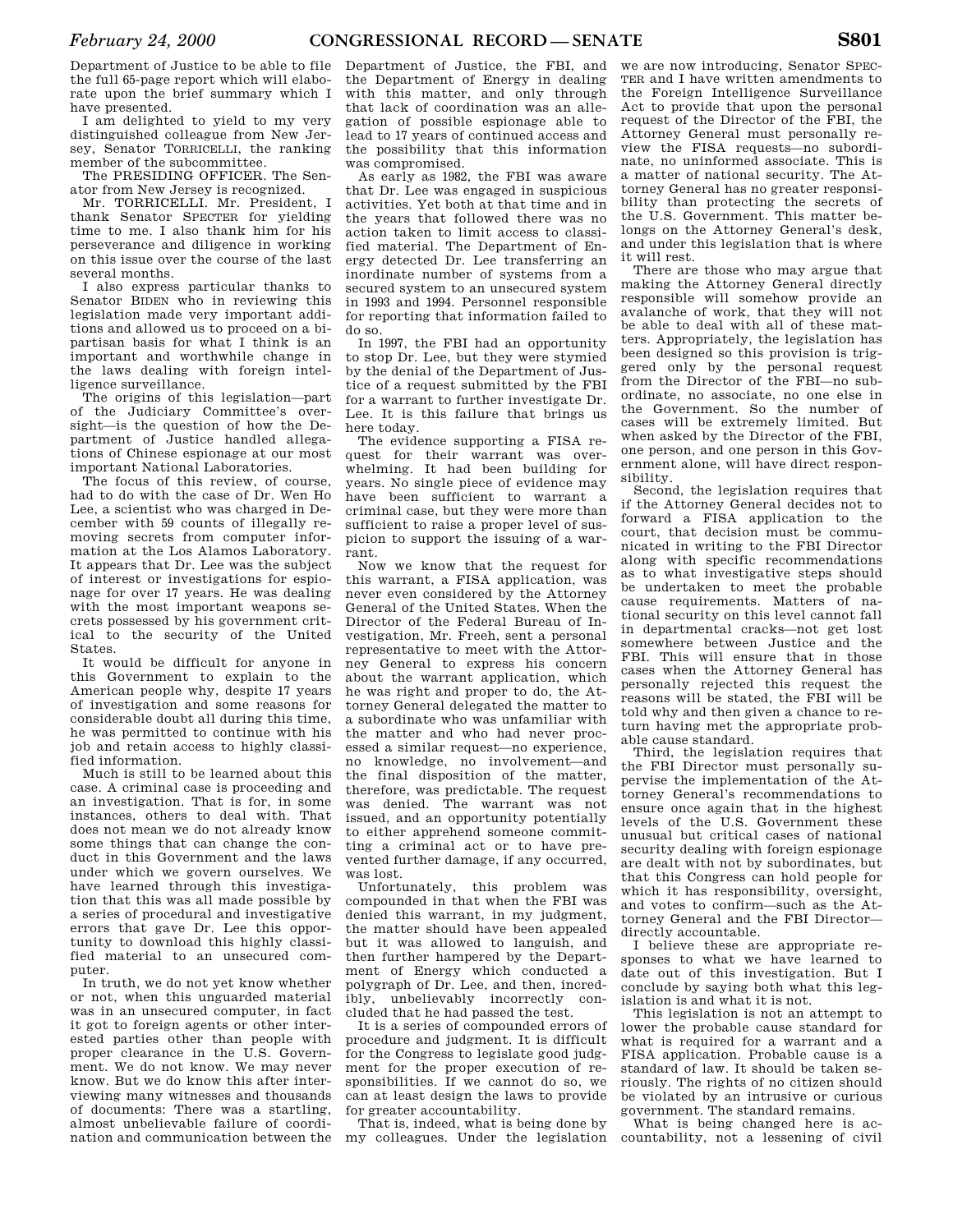liberties. We simply want to know that the standard which has always existed of probable cause will be used, that procedures will be followed, that people will be held accountable, not that the Government is any more or any less intrusive. The probable cause standard remains the cornerstone of American liberties to ensure that the Government has reason and merit as a matter of law to involve itself in the privacy of our citizens.

I proudly offer this legislation with Senator SPECTER. I believe it is a good and appropriate response. I thank the Senator for his patience in the drafting. I listened to my colleagues, particularly on this side of the aisle, with relatively modest changes we have recommended, all of which the Senator has incorporated. I look forward to the committee and then the Senate enacting this legislation.

Mr. BIDEN. FISA, the Foreign Intelligence Surveillance Act of 1978, is a very vital part of our arsenal to combat terrorism and espionage. For 20 years, it has enabled the FBI to keep track of major threats to our security while preserving the constitutional rights of Americans. Basically, it provides for a sort of super search warrant, allowing the FBI, under certain unique circumstances, to eavesdrop upon activities, after showing a probable cause to a Federal judge, without having to disclose this eavesdropping in ways that they would have to under a normal warrant for a wiretap or a physical search.

FISA has been very useful to deal with terrorism, and also with espionage cases.

Senator SPECTER has undertaken an effort to look into what may or may not have transpired at our National Laboratories in the celebrated case of Wen Ho Lee and others. This has been the subject of some very legitimate discussion, and occasionally some partisan discussion. But knowing Senator SPECTER as long as I have, I do not doubt his desire to look into these cases that have transpired, and the consequences of any leakage of classified information from any of our National Laboratories, for the primary purpose of seeing to it that it does not happen again, if in fact it did happen, as well as to determine what did happen.<br>Senator

Senator SPECTER and Senator TORRICELLI have been looking into these recent cases, especially, as I said, the case of Wen Ho Lee at Los Alamos National Laboratory. As a result of that inquiry, Senator SPECTER is proposing what I think is a very important series of sensible amendments to this act we call FISA. I am pleased to cosponsor this bill, having been an original author of that legislation in 1978, along with Birch Bayh and others.

The initial bill with which Senator SPECTER approached me and others had a few areas where I thought it could be improved. I wish to publicly thank Senator SPECTER for agreeing to the

changes I suggested in his proposed legislation.

One of the dilemmas that exists, in the debate about whether the Attorney General and the Justice Department and/or the FBI were reading from the same page in the hymnal on how to investigate the Wen Ho Lee case, is the issue of whether the FBI communicated enough information to the Attorney General so that, under the reading of the FISA law, the Attorney General could conclude that there was sufficient reason to get a search or electronic surveillance court order. There has been a little bit of disagreement, at a minimum, between the FBI and the Justice Department as to who said what, when, and what request was made when. It has led to a serious political controversy. I think it has also led, as a consequence, on both sides of the aisle, to some posturing and partisanship about a significant national security issue.

One of Senator SPECTER's most important ideas in this bill, one which is going to seem commonsensical to most Americans, is to make it clear that if something is of such consequence that the Director of the FBI believes there should be a FISA hearing and authority granted to allow the FBI to use invasive measures to eavesdrop upon conversations and/or get records, for example, from computer data and the like, if it is that important, the FBI Director can, under this new amendment to FISA, put that request in writing to the Attorney General and the Attorney General, whoever that may be, then has to personally sign off or not sign off, so we avoid this debate that is taking place now about whether second level people or third level people made the right judgment or wrong judgment, and whether or not there was any malfeasance.

So this is a very practical solution. If this legislation had been in place 3 years ago, 5 years ago, there would be no doubt as to what happened. Had the FBI said this is critical and this is national security, the Attorney General personally would have had to say yes or no. That is where the record is unclear in the Wen Ho Lee case. This bill would eliminate such doubt in future similar cases if and when they arise, and they surely will arise.

Section 2 of this bill permits the judge to consider the past activities of the target of an investigation—that is, the person upon whom they want to eavesdrop and/or whose records they want to secretly examine. So, for example, the Attorney General would be able to say, in a closed FISA hearing: Your Honor, not only do we think this is justified because of some current activity, but we can show you evidence that in 1991 they were engaged in this suspicious activity, in 1993 they were engaged in that, in 1995 they were engaged in this, therefore lending greater credibility to the argument that a FISA court order should be issued by the judge.

Again, in this Wen Ho Lee case, and other cases that Senator SPECTER has examined, there has been discussion of the fact that sometimes these folks had been under investigation before. Would that not lend greater weight to the need for this FISA request to be granted? So we clear that up in this legislation, rather than only allowing the target's current activity to be brought up.

Section 3 of this proposal requires the FISA court to be told if the target of a proposed search or surveillance has a relationship with a Federal law enforcement or intelligence agency. This came up in this case as well. The case is being investigated. It turns out at some point one of the persons in the past had been also a source for the FBI. The FBI had gone to this person and said: Will you be a source for us, looking into the possibility of some illegal activity? Then that very person becomes the target, and that very person is never able to tell, nor does the FBI or the CIA say: By the way, Your Honor, we were working with them. That is why they went ahead and did the following.

Up to now, when the Federal Government has asked for a FISA court judge to give this surveillance authority, it has not been required to say: By the way, Your Honor, this person in the past had worked with us as a source, as a person cooperating with us.

This is a new and useful protection for Americans, because the conduct that might seem suspicious could be a result of what the law enforcement agency had actually asked them to do. It seems only fair to the target to be able to have that information known to the judge.

This is typical of the Senator from Pennsylvania, that he looks out for individual rights as well as the interests of law enforcement.

There are several other interesting provisions in this bill, including some to improve relations between the FBI and other agencies, and I am sure there will be further refinements in this bill when it is considered by the Judiciary Committee. The important thing is that Senator SPECTER is working, I think effectively and in a bipartisan manner, to ensure that his inquiry into the Wen Ho Lee case leads to useful changes and not just to partisan recriminations. I compliment him on that, because the purpose of oversight is not only to find out who struck John but, in the national interest, to find the best way to prevent something such as this from happening again. So I compliment him and again thank him for acceding to the more than several changes I asked for in this legislation.

I think the amendments to existing law that this bill will enact are good amendments. I think America will be well served, and I would argue that the individual rights of Americans will be in no greater jeopardy after this passes than they ever were. They are protected; they will continue to be protected; and some of these changes will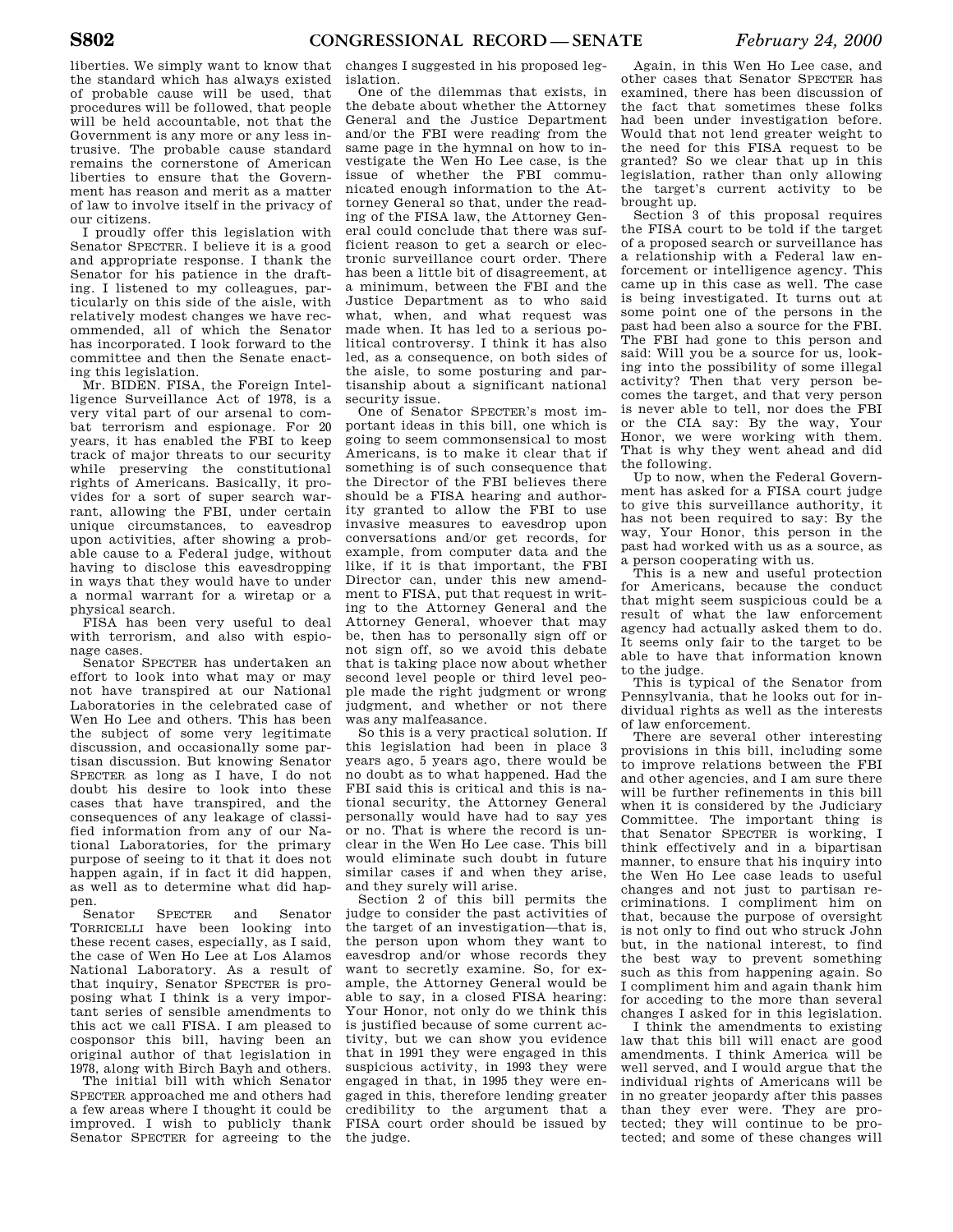even help to further protect the rights of individual Americans.

I yield the floor.

By Mr. CAMPBELL (for himself, Mr. LOTT, Mr. DASCHLE, Mr. CRAIG, Mr. BUNNING, Ms. SNOWE, Mr. CONRAD, Ms. LAN-DRIEU, Mr. KERREY, and Mr. GREGG):

S. 2090. A bill to amend the Internal Revenue Code of 1986 to impose a 1 year moratorium on certain diesel fuel excise taxes; to the Committee on Finance.

# THE AMERICA'S TRANSPORTATION RECOVERY ACT OF 2000

Mr. CAMPBELL. Mr. President, today I am introducing America's Transportation Recovery Act of 2000 to address the skyrocketing prices of fuel which supports our Nation's truckers, farmers, public transportation, and other users. This bill would temporarily suspend the Federal excise tax on diesel fuel for 1 year, or until the price of crude oil is reduced to the December 31, 1999, price.

I am pleased to be joined by many of my colleagues and add as original cosponsors to this bill both the majority leader, Senator LOTT, and the minority leader, Senator DASCHLE, as well as Senators CRAIG, FEINSTEIN, CONRAD, BUNNING, LANDRIEU, and KERREY of Nebraska.

The current fuel crisis is an example of how a discussion leans toward economic factors and international price fixing rather than focusing on the daily effect on American people.

Early this week, as Members know, nearly 300 truck drivers drove from all over the east coast—in fact, some from as far away as Texas—to rally at the steps of the Capitol. Their cause was the increasing price of diesel fuel, which is increasing their costs to the point that many may go out of business.

I know the trucking life. I put myself through college by driving an 18-wheeler. Just last December, I renewed my CDC driver's license. Although I don't drive commercially anymore, it does keep me in touch with the working men and women in the trucking industry. Since I own a small rig, I know firsthand how the fuel crisis impacts those who depend on it because my fuel bills have doubled in the last year alone, as have theirs.

When private citizens give their time to come to Washington, the issue is not about profit margins, stock prices, or other abstract matters; it is because they are fighting for their lives. Longdistance drivers, as Members probably know, need between 200 and 400 gallons of diesel every 24 hours. Add that to truck payments, permits, insurance, upkeep, road fees, and the many other costs for independent trucking, and many are barely scraping by. It is no wonder the price increase is putting so many out of business. The only way they can survive is to pass it on to the consumer. Most of them cannot do that

because the small independents are, more often than not, subcontracting to other firms.

At Tuesday's rally, one driver told me he knew of two men who had gone bankrupt in the last week alone. Any person viewing the television coverage of the rally could not help but be moved by the young couple living in their truck with two small children, both under the age of 3, because they could not make house payments. Yet another driver told me he had only \$8 to his name and made it here for the rally.

Many people think this probably does not affect them. Think about this: About 95 percent or more of everything in America, everything we buy, comes by truck. It may also be on a train, airplane, or ship, but from the point of origin to the point of delivery is often by truck. These people don't want handouts; they don't want food stamps; they don't want to be on welfare; they want to work. If those rigs stop rolling, very simply, the Nation stops rolling, too.

These trucks don't run on solar energy, as was mentioned this morning in our Energy Committee hearing by Senator CRAIG, and they don't run on wind power; they run on diesel fuel. This problem extends to our farmers and ranchers. The increased costs to our farmers and ranchers, coupled with declining commodity prices, makes it very difficult for them to run a farm.

In past Congresses, we have had to pass emergency agriculture relief packages which have allowed the smaller producers to receive enough assistance to get by financially one more year. Now, along with the truckers in public transportation, farmers will probably see future diesel prices nearing \$2 a gallon as they go into this year's planting season.

We cannot let this Nation come to a standstill because we are captive to foreign oil cartels. Not too many years ago, we fought a war in the Middle East to protect oil-producing countries from the Iraqi invasion. Our young men and women make up the bulk of the military might for many nations today. They put their lives on the line to protect some of the Arab countries against their own cousins, and now we are being repaid for our generosity by the rising cost of fuel from OPEC.

Certainly, if there is anyone who thinks there is not a national security component to being 55-percent dependent on foreign oil, they need to think again. The fact that we are too dependent on foreign oil and we currently have no national energy policy is a point of discussion for another day.

Right now, we face a crisis we need to do something about. That is why I and my colleagues are introducing this bill. This bill will temporarily suspend the excise tax on diesel fuel for 1 year, which is 24.4 cents a gallon, in an effort to ease the burdens on so many Americans based on our lack of a national long-term energy policy. This will help

primarily truckers, farmers, and public transportation but in the long run will help everybody. While it does not address the long-term problem of our insufficient domestic oil supply, it will provide emergency temporary relief. I believe it is a modest and yet essential step.

At a time when our citizens are being shaken down by a foreign oil cartel and then again by rising taxes, it is somewhat offensive to go through the same kind of a shakedown twice. The Government is currently running a surplus, taking in more tax money than we are spending. We will have several years of surplus money, and I am sure we can afford to give a short-term break to the hard-working Americans who deliver our food and take our children to and from school as well as pick up our garbage.

This particular tax, as I understand, was never supposed to be permanent. It was imposed as a deficit reduction measure, and we simply do not have a deficit nor will we have in years to come. I urge my colleagues to support this legislation with prompt passage, to provide immediate relief for America's truckers, farmers, and other diesel fuel users.

I ask unanimous consent the bill be printed in the RECORD.

There being no objection, the bill was ordered to be printed in the RECORD, as follows:

## S. 2090

*Be it enacted by the Senate and House of Representatives of the United States of America in Congress assembled,* 

**SECTION 1. SHORT TITLE.** 

This Act may be cited as the ''America's Transportation Recovery Act of 2000''. **SEC. 2. 1 YEAR MORATORIUM ON CERTAIN DIE-**

# **SEL FUEL EXCISE TAXES.**

(a) IN GENERAL.—Section 4081(d) of the Internal Revenue Code of 1986 (relating to termination) is amended—

(1) by redesignating paragraphs (2) and (3) as paragraphs (3) and (4), respectively,

(2) by inserting after paragraph (1) the following new paragraph:

''(2) DIESEL FUEL.—The rate of tax specified in subsection  $(a)(2)(A)(iii)$  with respect to diesel fuel shall be—

''(A) zero during the 1 year period beginning on the date of the enactment of this paragraph, and

''(B) 4.3 cents per gallon after September 30, 2005.'', and

(3) by striking "clauses (i) and (iii) of subsection  $(a)(2)(A)$ " in paragraph (1) and inserting "subsections  $(a)(2)(A)(i)$  and  $(a)(2)(A)(iii)$ with respect to kerosene''.

(b) CONFORMING AMENDMENTS.—

(1) Subclause (I) of section  $4041(a)(1)(C)(iii)$ of the Internal Revenue Code of 1986 (relating to rate of tax on certain buses) is amended by striking ''shall be 7.3 cents per gallon (4.3 cents per gallon after September 30, 2005).'' and inserting ''shall be—

''(aa) zero during the 1 year period beginning on the date of the enactment of the American Transportation Recovery Act of 2000,

''(bb) 7.3 cents per gallon after the end of the 1 year period under item (aa), and before October 1, 2005, and

''(cc) 4.3 cents per gallon after September  $30, 2005.$ "

 $(2)$  Section 4081 $(c)(6)$  of such Code is amended by inserting ''(other than paragraph (5))'' after ''subsection''.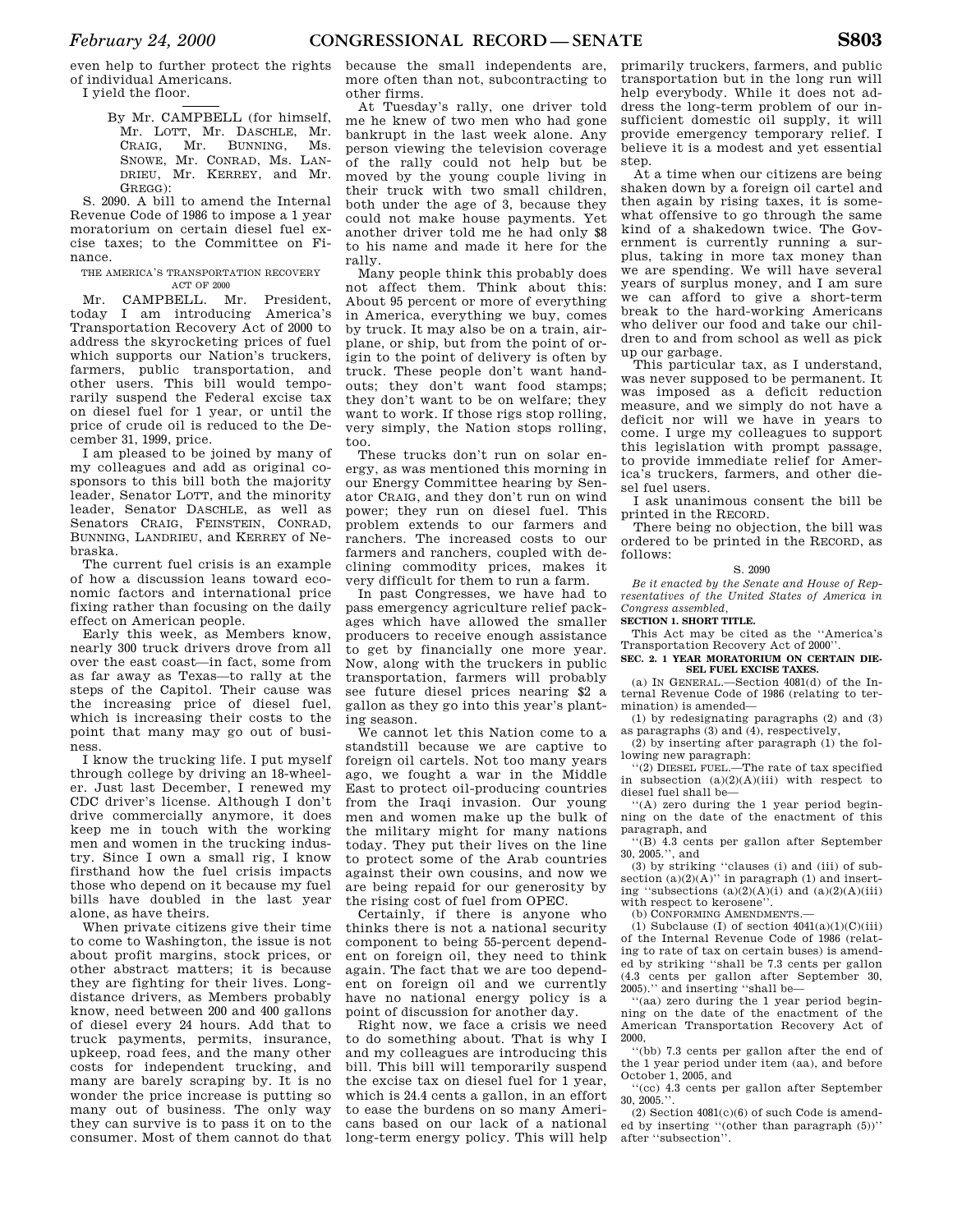(3) Section  $6412(a)(1)$  of such Code is amended—

(A) by inserting ''(the date of the enactment of the American Transportation Recovery Act of 2000, in the case of diesel fuel)'' after ''October 1, 2005'' both places it appears,

(B) by inserting ''(the date which is 6 months after the date of the enactment of such Act, in the case of diesel fuel) after 'March 31, 2006'' both places it appears, and

(C) by inserting ''(the date which is 3 months after the date of the enactment of such Act, in the case of diesel fuel) after ''January 1, 2006''.

(4) Section  $6427(f)(4)$  of such Code is amended by inserting ''(during the 1 year period beginning on the date of the enactment of the American Transportation Recovery Act of 2000, in the case of diesel fuel)'' after ''September 30, 2007''

(c) EFFECTIVE DATE.

(1) IN GENERAL.—Except as provided in paragraph (2), the amendments made by this section shall take effect on the date of the enactment of this section.

(2) DECREASE IN CRUDE OIL PRICES.—If the Secretary of Treasury determines that the average refiner acquisition costs for crude oil are equal to or less than such costs were on December 31, 1999, the amendments made by this section shall cease to take effect and the Internal Revenue Code shall be administered as if such amendments did not take effect.

# By Mrs. FEINSTEIN:

S. 2091. A bill to amend the Act that authorized construction of the San Luis Unit of the Central Valley Project, California, to facilitate water transfers in the Central Valley Project; to the Committee on Energy and Natural Resources.

THE CONSTRUCTION OF THE SAN LUIS UNIT OF THE CENTRAL VALLEY PROJECTS

Mrs. FEINSTEIN. Mr. President, today I introduce a bill to amend the legislation that authorized construction of the San Luis Unit of the Central Valley Project in California. Enactment of this bill would allow water districts in the San Luis Unit of the Central Valley Project to supplement their federal water supplies with purchases of water from the State Water Project. At present, federal law prohibits the delivery of non-federal water to districts in the San Luis Unit until certain conditions are met.

The San Luis Unit is the last component created by federal law in the Central Valley Project, which is the largest Bureau of Reclamation project in the United States. Water service to districts in the San Luis Unit is often curtailed because of limitations imposed in pumping in the Sacramento-San Joaquin Delta.

It is customary for water districts in the San Luis Unit to supplement their supplies through purchases on the open market. However, current federal law prohibits them from purchasing supplies from the State Water Project and having these delivered over federal facilities. Making such deliveries is relatively easy because state and federal project conveyance facilities are interconnected. Prohibiting purchase of state water for delivery over federal facilities limits the opportunities avail-

able for San Luis Unit districts to obtain as large a supplemental supply as they would like.

Mr. President, this bill has already passed the House as H.R. 3077. It will impose no additional costs on the federal government. It contains provisions which assure that the additional water obtained by districts in the San Luis Unit cannot be used in a manner that would exacerbate current groundwater drainage problems. It is consistent with the provisions in the Central Valley Project Improvement Act that sought to encourage the exchange of water by willing sellers to provide additional supplies at reasonable cost to willing buyers. I urge the Senate to pass this bill.

> By Mr. SCHUMER (for himself and Mr. KYL):

S. 2092. A bill to amend title 18, United States Code, to modify authorities relating to the use of pen registers and trap and trace devices, to modify provisions relating to fraud and related activities in connection with computers, and for other purposes; to the Committee on the Judiciary.

# HIGH TECH CRIME BILL

Mr. SCHUMER. Mr. President, I rise today to introduce with my friend from Arizona, Senator KYL, a high tech crime bill aimed at combating computer crime. For the past nine months I have been discussing with law enforcement and computer crime experts how best to address the growing threat that computer crimes pose to our increasingly networked society.

Many of the best solutions are farreaching and complex and will only be achieved through sustained and thoughtful hard work on an international level by both government and the private sector in the years ahead. There are, however, modes changes to existing laws that can be made now, which will serve as a significant first step in a much-needed effort to give law enforcement to tools they need to effectively fight cybercrime. The legislation that Senator KYL and I are introducing today will, among other things, make the following changes to existing law.

We must update our laws governing the use of what are called pen registers (which record the numbers dialed on a phone line) and trap and trace devices (which capture incoming electronic impulses that identify the originating number). These laws have become outdated and their procedures are too slow for the speed of criminals online.

Under current law, investigators must obtain a trap and trace order in each jurisdiction through which an electronic communication is made. Thus, for example, to trace on online communication between two terrorists that starts at a computer in New York, goes through a server in New Jersey, bounces off a computer in Wisconsin, and then ends in San Francisco, investigators may be forced to go successively to a court in each jurisdiction

for an order permitting the trace (not to mention having to approach each provider along the way). In the recent Denial of Service attacks, hackers utilized dozens or even hundreds of ''zombie'' computers from which the attacks on specific sites were then launched. No doubt, these computers were located all over the country. and tracing them quickly under current law is therefore virtually impossible.

This legislation will amend current law to authorize the issuance of a single order to completely trace an online communication to its source, regardless of how many intermediate sites it passes through. Law enforcement must still meet the exact same burden to obtain such an order; the only difference is that they will not have to repeat this process over and over each time a communication passes to a new carrier in a different Jurisdiction.

One deficiency of the Computer Fraud and Abuse Act, 18 U.C.C. §1030, is its requirement of proof of damages in excess of \$5,000. In several cases, prosecutors have found that while computer intruders had attempted to harm computers vital to our critical infrastructures, such as telecommunications and financial services, damages of \$5,000 could not be proven. Nevertheless, these intrusions pose a great risk of harm to our country and must be prosecuted, punished, and deterred.

The Schumer-Kyl bill will unambiguously permit federal jurisdiction at the outset of an unauthorized intrusion into critical infrastructure systems rather than having investigators wait for any damage assessment. Crimes that exceed the \$5,000 limit will be prosecuted as felonies, while crimes below that amount will be defined as misdemeanors. The bill will also clarify that a \$5,000 loss resulting from a computer attack may include the costs of responding to the offense, conducting a damage assessment, restoring a system to its original condition, and any lost revenue or costs incurred as a result of an interruption in service. The \$5,000 requirement should not serve as a barrier to the prosecution of serious computer criminals who threaten our country's networks.

This legislation will also modify a directive to the sentencing commission contained in the Antiterrorism and Effective Death Penalty Act of 1999, which required a mandatory minimum sentence of six months' imprisonment for certain violations of section 1030. Computer intrusions that violate the statute vary in their severity and maliciousness. All violations should be punished, but under the current regime the mandatory imprisonment applies to some misdemeanor charges, even where the attack caused no damage. As a result, some prosecutors have declined to bring cases, knowing that the result would be mandatory imprisonment. We should insure that federal prosecutors are bringing cases under section 1030, but we also should insure that the sentences being meted out fit the crime.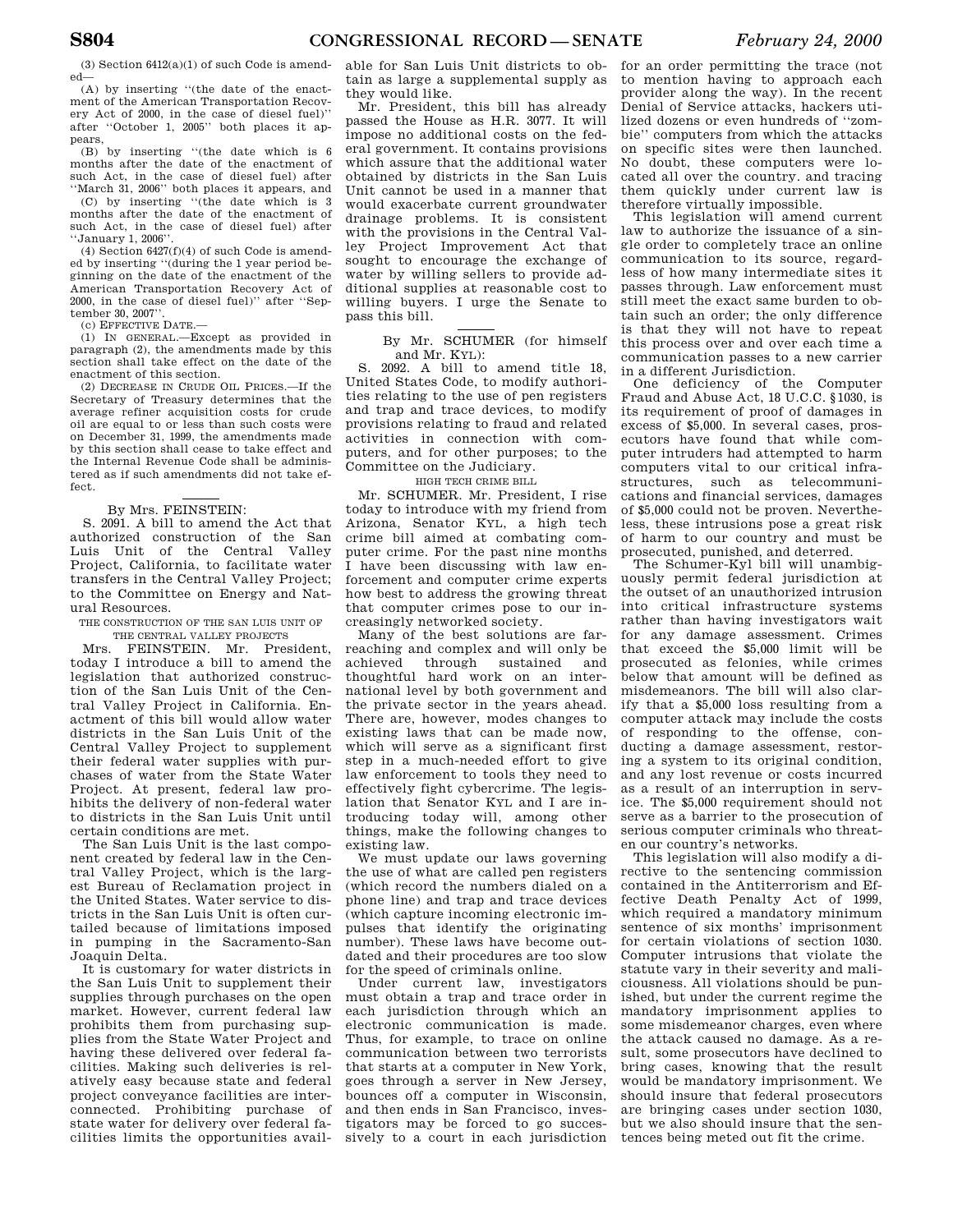Often the most technologically savvy individuals are juveniles who have grown up with computers always at their fingertips. Unfortunately, certain juveniles are committing the most serious computer crimes and wreaking havoc on our critical infrastructures. For example, one juvenile hacker caused an airport in Worcester, Massachusetts to shut down for over six hours when its telecommunications connections were brought down. Similarly, two California teenagers broke into sensitive military computers, including those at Lawrence Livermore National Laboratory and the U.S. Air Force.

As a longer term strategy, we need to do a better job of teaching our children from a very young age that, like anywhere else, certain conduct on the Internet is wrong and illegal. But we also need to send a clear message that crimes on the Internet will have real consequences. This legislation will amend 18 U.S.C. §1030 to give federal law enforcement authorities the power to investigate and prosecute juvenile offenders of computer crimes in appropriate cases. The bill will make juveniles fifteen years of age or older who commit the most serious violations of section 1030 eligible for federal prosecution in cases where the Attorney General certifies that such prosecution is appropriate. In conjunction with the elimination of the six-month mandatory minimum, this legislation will provide a balanced, measured approach to juvenile hacking crimes.

Again, these are just the first steps that should be taken in a very long battle against cybercrime that many of us will wage for years to come. And while we fight computer crime by modifying our criminal laws, we also should seek concomitant ways to fully protect the fundamental rights of innocent individuals on the Internet.

I want to thank Senator KYL for joining me in introducing this bill. As chairman of the Subcommittee on Technology, Terrorism, and Government Information, I know that he cares deeply about these issues and I look forward to working with him on this commonsense, bipartisan legislation.∑

> By Mr. DOMENICI (for himself, Mr. BINGAMAN, and Mr. BAU- $CUTE$ ).

S. 2093. A bill to amend the Transportation Equity Act for the 21st Century to ensure that full obligation authority is provided for the Indian reservation roads program; to the Committee on Environment and Public Works.

THE TRANSPORTATION EQUITY ACT FOR THE 21ST CENTURY AND INDIAN RESERVATION ROADS

∑ Mr. DOMENICI. Mr. President, I am pleased today to be joined by my colleagues JEFF BINGAMAN and MAX BAU-CUS in introducing legislation to preserve precious dollars allocated by the Congress and the President for construction of Indian reservation roads.

There is no doubt that the Indian reservation road system is the poorest in

our nation, and every federal dollar allocated for improving this situation should be directed to our nation's Indian reservations. The lack of adequate roads and bridges is a chronic problem on Indian reservations, where unemployment averages 35 percent and more than half of American Indian live in hard poverty.

Since 1982, when my Senate amendment added Indian roads to our federal highway trust fund accounts, all funds allocated for Indian roads have been used for that purpose. In ISTEA, which preceeded the enactment of the Transportation Efficiency Act for the 21st Century (TEA–21), the Indian Reservation Roads (IRR) program reached a level of \$191 million per year.

Many of us in Congress worked hard to increase this IRR funding to \$225 million in the first year of TEA–21 (FY 1998), and \$275 million each year thereafter, through FY 2003. Unfortunately, a little noticed provision for Federal Lands Highways, placing an ''obligation limitation'' on the IRR program, has resulted in the transfer of funds intended for Indian reservations to be transferred to the 50 states.

In FY 1998, the amount deducted for this transfer to states from the IRR program was \$24.2 million. In FY 1999, it was \$31.7 million; and in FY 2000, the obligation limitation resulted in a loss of \$34.9 million that could have been used for Indian reservation road building.

In all previous enacting legislation since 1982, federal funds intended for IRR programs have been used for IRR purposes. Only in TEA–21 was this changed due to the application of the obligation limitation to Federal Lands Highways and the IRR program.

Our bill will simply exclude the IRR program from this annual deduction that has totaled, in the past three years, more than \$90 million. This money, while helpful to many states, is more badly needed on Indian reservations and should be preserved for that purpose. By excluding the IRR program from this obligation limitation provision, we will be increasing federal funds for Indian roads without increasing the cost of the total program. We will be focusing the funds for Indian roads on Indian roads, as we have intended since the IRR program first became part of our federal highway trust fund in 1982.

I urge my colleagues to join us in redirecting funds intended for Indian road construction to be dedicated to that purpose.●

Mr. BINGAMAN. Mr. President, I am pleased to join today with my good friend and colleague from New Mexico, Senator DOMENICI, to introduce this bill along with Senator BAUCUS. This bill assures that our Native American communities have the funding they<br>need for critical transportation transportation projects. Our bill will fund the Indian Reservation Road Program for the next three years with at least \$275 million per year, the full amount authorized by Congress.

Mr. President, since I came to the Senate in 1983, I've worked hard to promote economic development and create new jobs for my state of New Mexico. One thing I learned very quickly is that you can't expect to attract new industry unless you have the basic infrastructure to support residential and commercial needs. The most important infrastructure needs include transportation, power, communications, water and sewers. Without these basic services at affordable rates, opportunities to create good jobs will simply not develop.

Today our country is fortunate to have one of the strongest economies in history. Our recent advances in job creation and economic growth are accomplishments that all Americans should be proud of. Unfortunately, as many of us know, some sectors of our nation continue to lag behind the wave of economic prosperity that has swept the nation. In particular, I remain concerned about our Native American communities. Unemployment rates today in Indian Country frequently top 30, 40, and even 50 percent. Mr. President, the nation must not stand by while Indian Country is literally being left behind. Perhaps more than any other community in America, the Tribes and Alaska Native Villages suffer from inadequate infrastructure.

This year I am pleased to be working with President Clinton, Senators DASCHLE, DOMENICI, and others on a number of new programs and initiatives to help the Native American Communities enjoy the same level of economic prosperity as the rest of America. In this respect, the Tribes are no different than the rest of America to promote their economic development basic infrastructure must first be in place. The President's initiative recognizes this fact. The bill we are introducing today addresses one element of that initiative—the need for basic transportation, including roads and transit. This bill will help promote transportation on every reservation in America by fully funding the Indian Reservation Roads Program.

First established in 1928, the Indian Reservation Roads program is one of the ways America meets its special responsibility to help Native Americans achieve self sufficiency and self determination. The goal of the Indian Reservation Roads program is to provide safe and economic means of transportation throughout Indian Country. Over the years, the program has been reauthorized and modified to help meet the Tribes' needs for basic transportation infrastructure. Most recently, the program was reauthorized for six years in 1998. The program is playing a critical role in economic development, self-determination, and employment of Native Americans in 33 states, including the Alaska Native Villages.

Currently, the reservation roads system comprises 25,700 miles of BIA- and Tribal-owned roads and 25,600 miles of state, county and local roads. There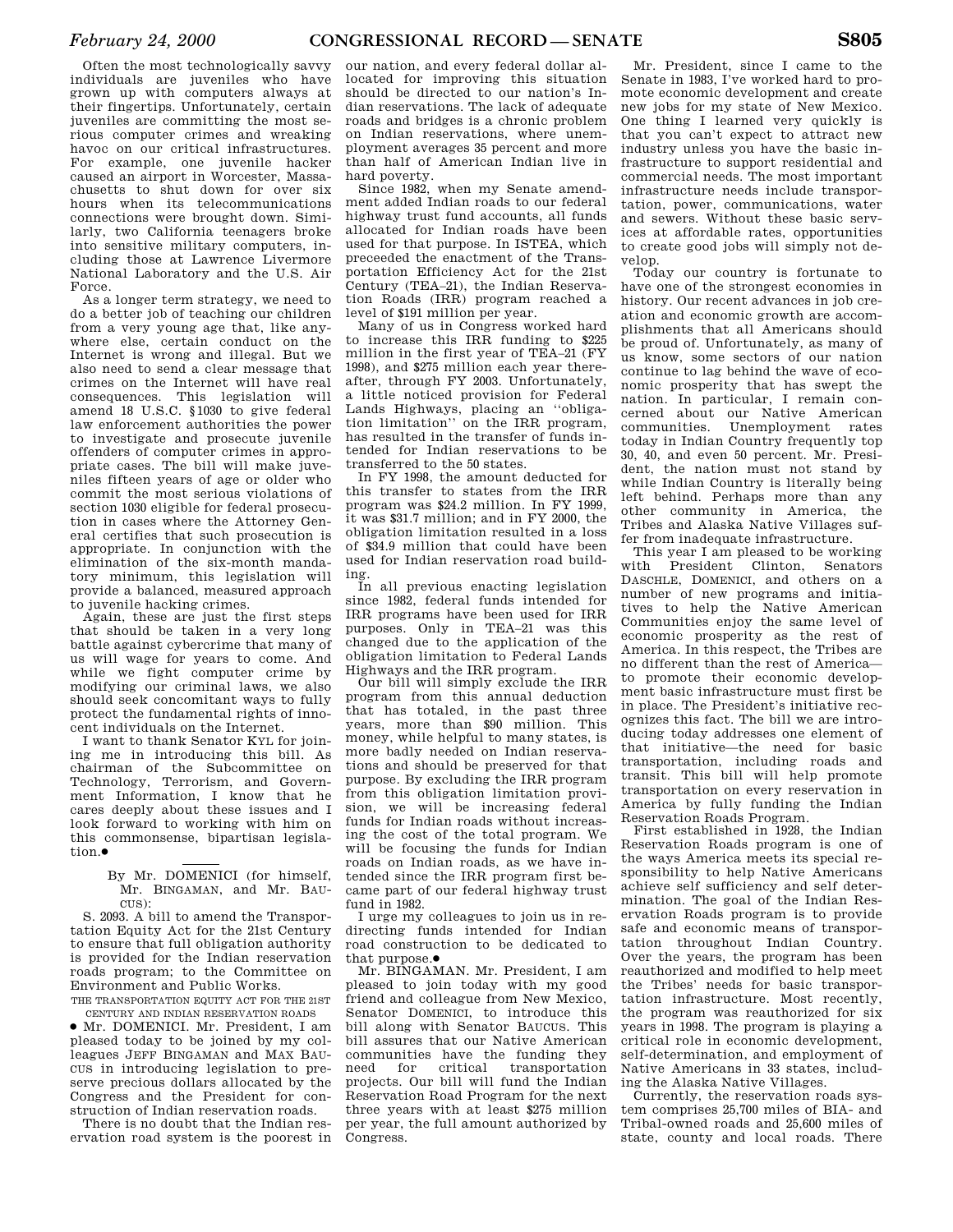are also 740 bridges on the system and even one ferry boat in the state of Washington. These public roads and transit system are, of course, used by everyone, not just Native Americans. To give the Senate some perspective of the magnitude of this system, the 51,000 total miles on the Indian Reservation Road system are more miles of public roads than there are in 15 states. If you consider only roads on the Federal Aid Highway system, the Indian road system has more miles than the state of California.

Unfortunately, Mr. President, many of the roads on the IRR system are among the worst in the nation. Of the 25,700 miles owned by BIA and Tribes, two thirds or 18,000 miles are not paved and 12,000 are unimproved dirt roads. Currently, 190 of the 740 bridges are listed as deficient, presenting serious safety concerns. The estimated backlog in road and bridge construction alone is \$4 billion, and that doesn't even start to include transit needs. When roads are as bad as these, people can't get to work, children in school buses can't get to school, and seniors can't get to their doctors or hospitals.

Mr. President, in 1998, under the able guidance of the late Senator Chafee and Senator BAUCUS, Congress produced the Transportation Equity Act for the Twenty-First Century, or TEA– 21. Through its many transportation programs, TEA–21 has already had major impacts on transportation, both highways and transit, in my state and around the country. The bill increased funding for state highway programs by an average of fifty percent above the levels in the previous six-year bill, ISTEA. Some states, because of population growth, are seeing increases of seventy, eighty and even ninety percent over the levels in ISTEA.

Unfortunately, funding for the Indian Reservation Roads Program did not receive the same magnitude of increase as TEA–21 provided for the states.

The full impact of TEA–21 on the Indian Road program has only recently become clear. In the last year of ISTEA, the program was funded at nearly \$220 million. Now, under TEA– 21, the authorization level was increased to \$275 million, but for the first time, the program was subject to an obligation limitation, which reduces the funding this year by \$35 million.

Thus, despite the massive infusion of transportation funding to the states, funding for Indian Country was inexplicably left behind. While the states averaged a fifty percent increase in annual highway funding, the tribes got less than half that—only about a twenty percent increase. Mr. President, though TEA–21 strived for equity in funding, we fell short of equity when it came to Native Americans.

Our bill is very simple. It provides a very narrow exemption to the obligation limitation in TEA–21 to assure that the full authorized amount, \$275 million, is available to help meet critical transportation needs in Indian

Country. The exemption would only apply to the remaining three years of TEA–21. A number of other programs in TEA–21 already have this exemption, and I believe that Congress should make good on its commitment to the tribes to provide the Indian Road Program the full amount authorized. This increase in funding would bring the program roughly up to parity with the increase that the state highway programs are already receiving in TEA–21.

Mr. President, I fully appreciate that a few Senators may have concerns about changing any aspect of the funding distribution in TEA–21. However, I believe a strong argument can be made in this unique case. First, nobody can dispute the incredible needs for transportation infrastructure in Indian Country, which suffers, as I said, a backlog of at least \$4 billion. Second, the effect of our bill on all other highway programs in TEA–21, including state highway funding, is truly minimal; its impact amounts to only about one-tenth of one percent. Third, this is an issue of basic fairness. This change would provide both the states and the IRR roughly the same 50 percent increase in their transportation funding above the levels in ISTEA. And finally, I believe we made a commitment to the tribes when we authorized funding of \$275 million. Congress should make good on that commitment.

In closing, I look forward to working with the distinguished Chairman of the Environment and Public Works Committee, Senator SMITH, and the Ranking Member, Senator BAUCUS, as well as with the Chairman of the Transportation and Infrastructure Subcommittee, Senator VOINOVICH, to correct this serious inequity in what is otherwise an outstanding transportation bill.

Mr. President, state highway departments recognize how important this program is to both the tribes and the states. I recently received a letter from Mr. Pete K. Rahn, Secretary of the New Mexico State Highway and Transportation Department. In his letter, Secretary Rahn indicates his support for this bill. He goes on to say that the department recognizes that the bill will result in a slight reduction in the federal funds, which flow directly to the state of New Mexico. However, he continues, the department also recognizes that the benefit realized by the state as a whole, by the substantial increase in funds to the state's tribes for road improvements, far outweigh this reduction. I want to thank Secretary Rahn for expressing his support for this bill.

I have a similar letter addressed to Senator BAUCUS from Connie Niva, Chair of the State of Washington Transportation Commission, along with a resolution in support of lifting the obligation limitation from the Indian Reservation Road Program.

Mr. President, I ask unanimous consent that the letter from Secretary Rahn, the letter and a resolution from

the Washington Transportation Commission, letters from Mr. Kelsey A. Begaye, President of the Navajo Nation, and Mr. David McKinney, Executive Director of the Intertribal Transportation Association, and a resolution from the Affiliated Tribes of Northwest Indians be included in the RECORD.

There being no objection, the material was ordered to be printed in the RECORD, as follows:

NEW MEXICO STATE HIGHWAY

AND TRANSPORTATION DEPARTMENT, *Santa Fe, NM, February 21, 2000.* 

Hon. JEFF BINGAMAN,

*U.S. Senate,* 

*Washington, DC.* 

DEAR SENATOR BINGAMAN: The purpose of this letter is to indicate my support for the bill that you and Senators Domenici and Baucus have introduced to exempt the Indian Reservation Road Fund from the obligation limitation by amending section 1102(b) of TEA–21 to include the IRR in the list of exceptions.

We recognize that this will result in a slight reduction in the federal funds, which will flow directly to the state of New Mexico. However, we also recognize that the benefit realized by the state as a whole, by the substantial increase in funds to the state's tribes for road improvements, far outweighs this reduction.

If you have any questions, or would like clarification on these matters please contact Richard Montoya of my staff. Sincerely,

PETE K. RAHN,

*Secretary.* 

STATE OF WASHINGTON, TRANSPORTATION COMMISSION, *Olympia, WA, February 18, 2000.*  Hon. MAX BAUCUS,

*Ranking Minority Member, Senate Environment and Public Works Committee, Washington, DC.* 

DEAR SENATOR BAUCUS: The Washington State Transportation Commission has adopted enclosed Resolution No. 600 supporting Resolution #99–23 of the Affiliated Tribes of Northwest Indians (ATNI). The Commission joins with ATNI in recommending that the United States Congress remove the obligation ceiling limitation requirement of TEA– 21 from the Indian Reservation Roads (IRR) Program.

This is an issue of vital concern to all tribes of Washington State, and it is an issue of fundamental fairness. When Congress enacted the Transportation Equity Act for the 21st Century (TEA–21) on June 9, 1998, it changes the way in which obligation limits were set for the IRR Program. Instead of having limits set at 100% of authorized levels as they were under previous highway acts, limitation for the IRR Program is now calculated similar to states. For tribes, the change has removed \$90 million from their total authorization in the past three years, and an additional \$120 million is expected to be lost during the remainder of the authorization period. While the total authorization for the state of Washington is similarly reduced, states have the opportunity to carry over unused authorizations to subsequent years. On the other hand, the authorized amounts deducted from the IRR Program are redistributed to states rather than back to the program. For the state of Washington, there is a net outflow of funding. More is lost from the IRR Program than the state receives back in redistributed authorization.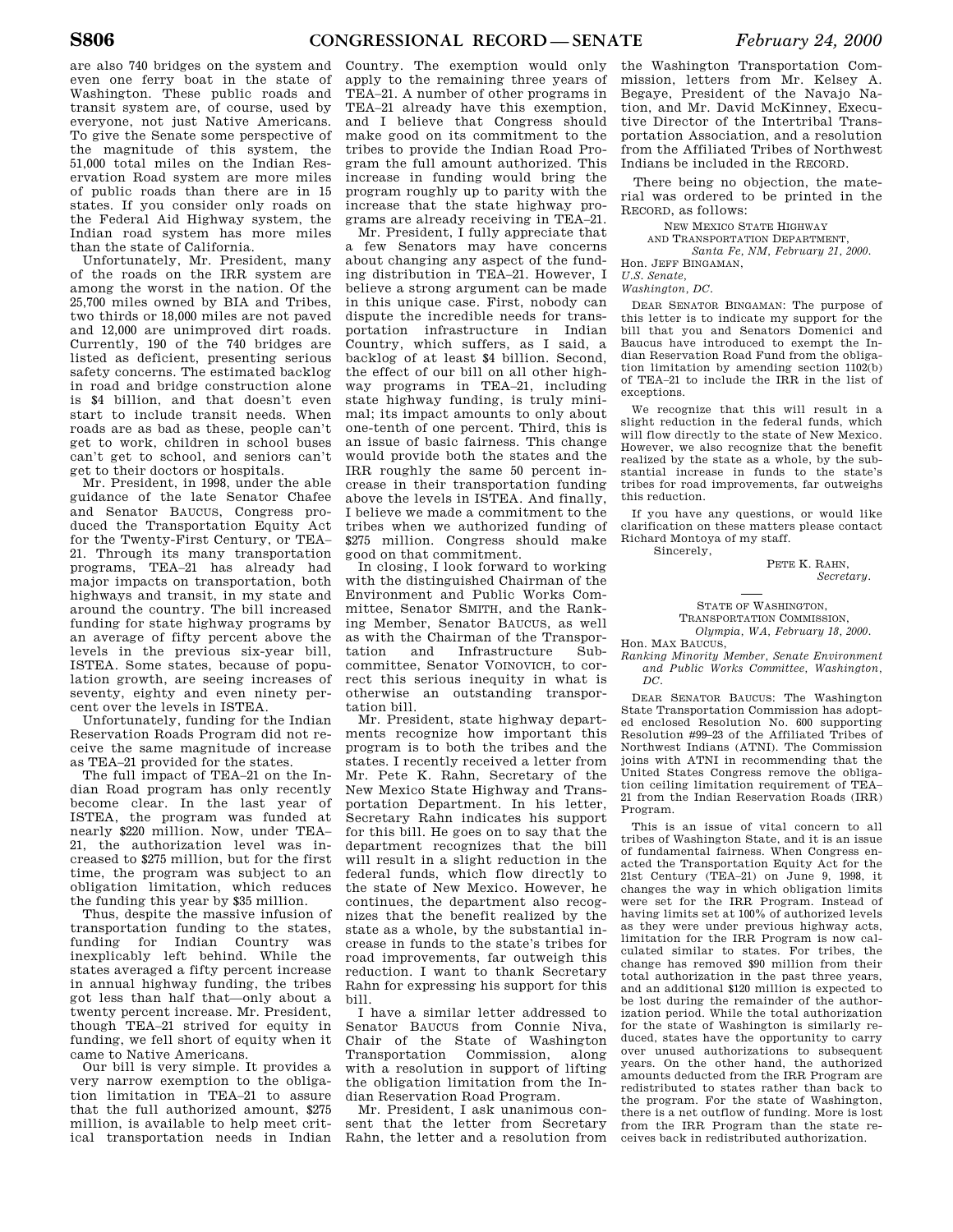Thank you for considering this request of such great impact to the tribes of our state. If you have any questions, please call me.

Sincerely,

# CONNIE NIVA,

*Chair.* 

RESOLUTION NO. 600 OF THE WASHINGTON STATE TRANSPORTATION COMMISSION

Whereas, the Washington State Transportation Commission serves as the board of directors of the Washington State Department of Transportation, providing oversight to ensure the Department delivers quality transportation facilities and services in a cost-effective manner; and,

Whereas, the Washington State Transportation Commission also proposes policies, plans and funding to the legislature which will promote a balanced, inter-modal transportation system which moves people and goods safely and efficiently; and,

Whereas, it is a policy objective of the Washington State Transportation Commission to cooperate and coordinate with public and private transportation partners so that systems work together cost effectively; and,

Whereas, there are 28 Indian tribal governments recognized by the federal government within the state of Washington; and,

Whereas, these tribal governments develop and improve the road systems for their communities with funding provided under the federal Indian Reservation Roads program; and,

Whereas, many state highways and local roads are linked directly to tribal road systems, providing access to Indian reservations, and recognized by the Bureau of Indian Affairs as public roads within the Indian Reservation Roads Program; and,

Whereas, it has been brought to the attention of the Commission that under the Intermodal Surface Transportation Efficiency Act of 1991, funding apportioned from the Highway Trust Fund to the Indian Reservation Roads Program was not subject to a limitation on obligations as is the case with distributions to states from the fund; and,

Whereas, the Commission further understands that funding authorized under the Transportation Equity Act for the 21st Century now subjects distributions to the Indian Reservation Roads Program to a limitation on obligations; and,

Whereas, as a result of this change in law, some \$90 million in obligation authority vitally needed to reverse the deplorable condition of Indian Reservation Roads has been lost to Indian tribal governments than would otherwise have been distributed; and,

Whereas, this change in law adversely impacts the Indian Reservation Roads Program within the state of Washington; and,

Whereas, the Affiliated Tribes of Northwest Indians has by resolution, recommended removal of the obligation ceiling limitation requirement for the Indian Reservation Roads Program.

Now, therefore, be it *Resolved*, That Washington State Transportation Commission joins with the Affiliated Tribes of Northwest Indians in recommending removal of the obligation ceiling limitation requirement of TEA–21 from the Indian Reservation Roads Program.

Now, therefore, be it finally *Resolved*, That the Washington State Transportation Commission supports Resolution #99–23 of the Affiliated Tribes of Northwest Indians, adopted February 10, 1999, at their 1999 Winter Conference in Portland, Oregon.

Adopted this 17th day of February, 2000.

THE NAVAJO NATION,

*Window Rock, AZ, February 23, 2000.*  Re proposed legislation for the indian reservations roads program.

Hon JEFF BINGAMAN,

*U.S. Senate, Washington, DC.* 

DEAR SENATOR BINGAMAN: I am submitting this letter on behalf of the Navajo Nation in support of your efforts to assist the Navajo Nation and Indian Country regarding the Indian Reservation Roads (IRR) Program. Particularly, the effort to correct the TEA–21, which has imposed an obligation limitation on the IRR Program. The obligation limitation would further underfund an important element in economic and community development on the Navajo Nation and Indian Country.

I thank you in advance for your continued support on issues affecting the Navajo Nation and Native Americans across the United States. If you have any additional questions on the IRR Program, please contact Mr. Paulson Chaco, Director of Navajo Nation Department of Transportation. Sincerely,

KELSEY A. BEGAYE,

*President.* 

INTERTRIBAL TRANSPORTATION ASSOCIATION, NATIONAL HEADQUARTERS,

*Stillwater, OK, February 18, 2000.*  Subject: Supporting Senator Bingaman's

proposed legislation for the Indian reservation roads (IRR) program. Mr. DAN ALPERT,

*Office of Senator Bingaman,* 

*Washington, DC.* 

The Intertribal Transportation Association is in support of Senator Bingaman's proposed Legislation that will assure that the Indian Reservation Roads (IRR) program is funded at the fully authorized level for the remaining three years of TEA–21. Sincerely,

DAVID MCKINNEY, *Executive Director.* 

## RESOLUTION NO. 99–23 OF THE AFFILIATED TRIBES OF NORTHWEST INDIANS

Whereas, the Affiliated Tribes of Northwest Indians (ATNI) are representatives of and advocates for national, regional, and specific Tribal concerns; and

Whereas, the Affiliated Tribes of Northwest Indians is a regional organization comprised of American Indians in the states of Washington, Idaho, Oregon, Montana, Nevada, northern California, and Alaska; and

Whereas, the health, safety, welfare, education, economic and employment opportunity, and preservation of cultural and natural resources are primary goals and objectives of Affiliated Tribes of Northwest Indians; and

Whereas, transportation impacts virtually every aspect of a community, such as economic development, education, healthcare, travel, tourism, planning, land use and employment opportunities; and

Whereas, the Affiliated Tribes of Northwest Indians is aware that the Transportation Equity Act for the 21st Century (TEA– 21) has been signed into law by the U.S. President and limits the obligation of Indian Reservation Road (IRR) funding to 90%; and

Whereas, the obligation ceiling limitation thus far has eliminated over \$58 million from the IRR program which will lose another \$31 million if the limitation is not removed in the FY 2000 appropriations Act; and

Whereas, this limitation is inconsistent with all prior transportation Acts, and seriously impacts the ability of Indian Tribes and the Bureau of Indian Affairs to provide the American Indian people with safe and de-

cent access to health care, education, employment, tourism, and economic development; now

Therefore be it *resolved*, the Affiliated Tribes of Northwest Indians strongly recommends the U.S. Congress remove the obligation limitation contained in TEA–21 for the IRR program in its deliberations for the FY 2000 and subsequent Department of Transportation Appropriations Acts.

# By Mr. KENNEDY:

S. 2094. A bill to amend the Energy Policy and Conservation Act to ensure that petroleum importers, refiners, and wholesalers accumulate minimally adequate supplies of home heating oil to meet reasonably foreseeable needs in the northeastern states; to the Committee on Energy and Natural Resources.

STABLE OIL SUPPLY (SOS) HOME HEATING ACT ∑ Mr. KENNEDY. Mr. President, I ask

unanimous consent that the text of the bill be printed in the RECORD. There being no objection, the bill was

ordered to be printed in the RECORD, as follows:

### S. 2094

*Be it enacted by the Senate and House of Representatives of the United States of America in Congress assembled,* 

# **SECTION 1. SHORT TITLE.**

This Act may be cited as the ''Stable Oil Supply (SOS) Home Heating Act''. **SEC. 2. FINDINGS AND PURPOSE.** 

(a) FINDINGS.—Congress finds that—

(1) more than 35 percent of families in the northeastern United States depend on oil to heat their homes each winter, and most of those families have no practical alternative to paying the going price for heating oil or seeking public or private assistance to pay for heating oil;

(2) consumers experienced sudden and dramatic increases in prices for home heating oil during the winters of 1989, 1996, and 1999, causing hardship to families and other people of the United States, including people on fixed and low incomes, people living in rural areas, the elderly, farmers, truckers and the driving public, and governments that pay home heating oil bills;

(3) a substantial part of each sudden increase in home heating oil prices has been caused by vastly inadequate supplies of home heating oil accumulated during the summer, fall, and winter months by importers, refiners, and wholesalers; and

(4) increased stability in home heating oil prices is necessary to maintain the economic vitality of the Northeast.

(b) PURPOSE.—The purpose of this Act is to ensure that minimally adequate stocks of home heating oil are accumulated in the Northeast to meet reasonably foreseeable demand during each winter while protecting consumers from sudden increases in the price of home heating oil.

# **SEC. 3. DEFINITIONS.**

Section 152 of the Energy Policy and Conservation Act (15 U.S.C. 6232) is amended—

(1) by redesignating paragraphs (2), (3), (4), (5), (6), (7), (8), (9), (10), and (11) as paragraphs (3), (4), (5), (8), (9), (10), (11), (12), (13), and (14); (2) by inserting after paragraph (1) the following:

''(2) HOME HEATING OIL.—

''(A) IN GENERAL.—The term 'home heating oil' means distillate fuel oil.

''(B) INCLUSIONS.—The term 'home heating oil' includes No. 1 and No. 2 diesel and fuel oils.'';

(3) by inserting after paragraph (5) (as redesignated by paragraph (1)) the following: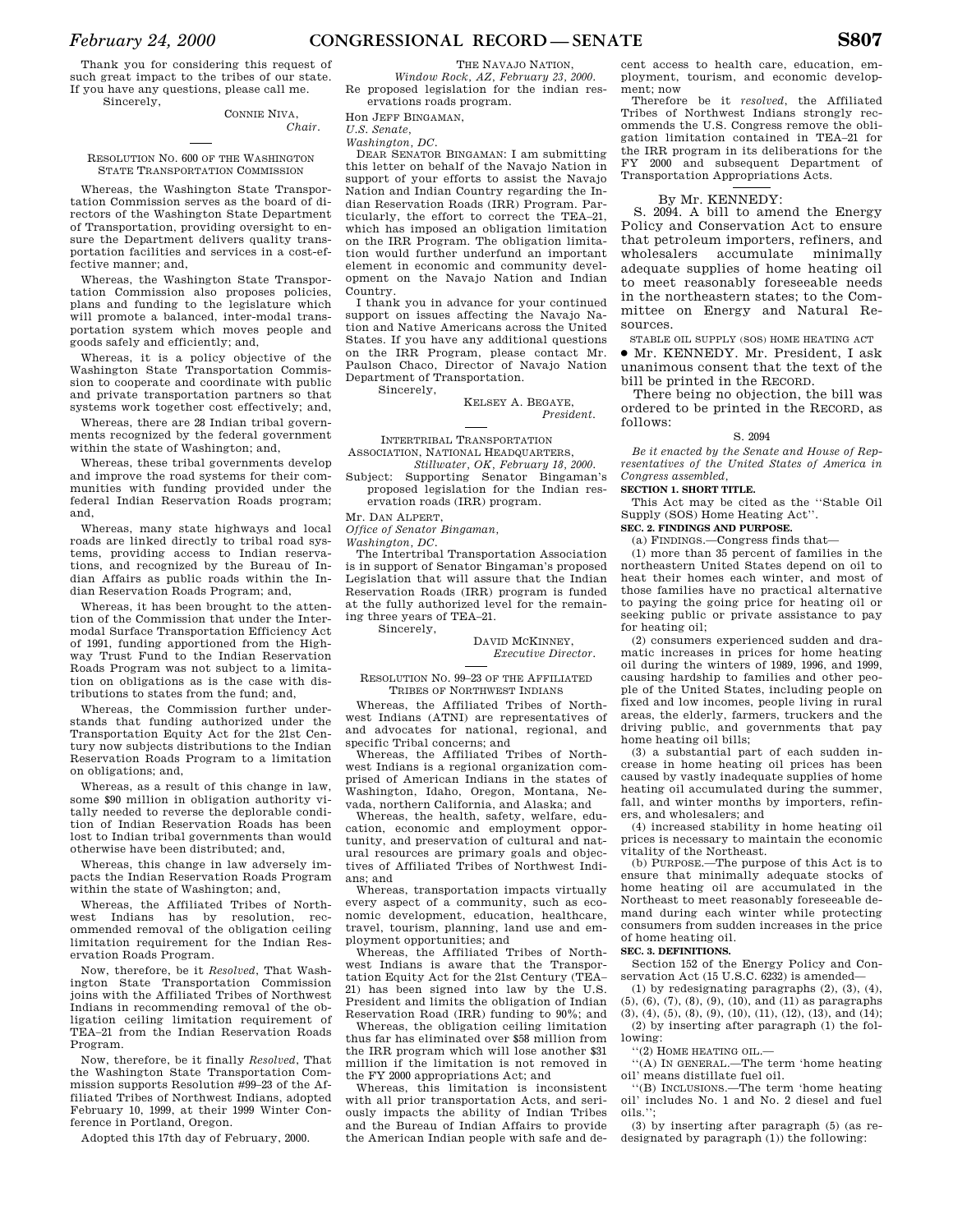''(6) NORTHEAST.—The term 'Northeast' means the States of Maine, New Hampshire, Vermont, Massachusetts, Rhode Island, Connecticut, New York, Pennsylvania, and New Jersey.

''(7) PRIMARY HEATING OIL INVENTORY.—

''(A) IN GENERAL.—The term 'primary heating oil inventory' means a heating oil inventory held by an importer, refiner, or wholesaler.

''(B) EXCLUSION.—The term 'primary heating oil inventory' does not include any inventory held by a retailer for the direct sale to an end user of home heating oil.''; and

(4) by adding at the end the following:

''(15) WHOLESALER.—The term 'wholesaler' means any person that—

''(A) owns, operates, leases, or otherwise controls a bulk terminal having a total petroleum storage capacity of 50,000 barrels or more;

''(B) stores home heating oil; and

''(C)(i) resells petroleum products to retail businesses that market the petroleum products to end users; or

''(ii) receives petroleum products by tanker, barge, or pipeline.

''(16) WINTER SEASON.—The term 'winter season' means the months of November through March."

# **SEC. 4. HOME HEATING OIL RESERVE FOR THE NORTHEAST.**

Part B of the Energy Policy and Conservation Act (15 U.S.C. 6231 et seq.) is amended by inserting after section 157 the following:

#### **''SEC. 157A. VOLUNTARY PLANS FOR HOME HEAT-ING OIL RESERVE.**

''(a) SUBMISSION AND DEVELOPMENT OF VOL-UNTARY PLANS.—Importers, refiners, and wholesalers that hold primary heating oil inventories for sale to markets in the Northeast, acting individually or in 1 or more groups, should, for the purposes of ensuring stability in energy fuel markets and protecting consumers from dramatic swings in price—

''(1) develop voluntary plans, in consultation with interested individuals from nonprofit organizations and the public and private sectors, to maintain readily available minimum product inventories of heating oil in the Northeast, possibly in combination with the hedging of future inventories, to mitigate the risk of severe price increases to consumers and to reduce adverse impacts on the regional and national economies; and

''(2) submit the voluntary plans to the Secretary not later than 180 days after the date of enactment of this section.

''(b) CERTIFICATION AND REPORT.—

''(1) IN GENERAL.—If the Secretary determines that a plan submitted under subsection (a)—

''(A) is likely to achieve the purposes of this Act, the Secretary shall so certify, and the importer, refiner, or wholesaler shall implement the plan; or

''(B) is not likely to achieve the purposes of this section, the Secretary shall issue a statement explaining why the plan does not appear likely to achieve those purposes.

(2) REPORT.—Not later than 240 days after the date of enactment of this section, the Secretary shall submit to Congress a report describing the findings and reasons for a certification or failure to certify a plan under this subsection.

''(c) DEFENSE TO ANTITRUST ACTIONS.—

''(1) IN GENERAL.—There shall be available as a defense to a civil or criminal action brought under the antitrust laws (or any similar State law) with respect to an action taken to develop and carry out a voluntary plan under subsection (a) by an importer, refiner, or wholesaler the fact that—

''(A) the action is taken—

''(i) in the course of developing the voluntary plan; and

''(ii) in the course of carrying out the voluntary plan, if the voluntary plan is certified by the Secretary under subsection (b);

''(B) the action is not taken for the purpose of injuring competition; and

''(C) the importer, refiner, or wholesaler is in compliance with this section.

''(2) LIMITATION.—Except in the case of an action taken to develop a voluntary plan, the defense provided in paragraph (1) shall be available only if the person asserting the defense demonstrates that the action was specified in, or within the reasonable contemplation of, a voluntary plan certified by the Secretary.

''(3) BURDEN OF PROOF.—A person interposing the defense under paragraph (1) shall have the burden of proof, except that the burden shall be on the person against which the defense is asserted with respect to whether an action is taken for the purpose of injuring competition.

''(d) REPORT.—Not later than 1 year after the date of enactment of this section, and annually thereafter, the Secretary shall submit to Congress a report describing the results of the implementation of all voluntary plans certified under this section, including specific compliance by importers, refiners, and wholesalers that serve the Northeast market with respect to the adequacy of the home heating oil supply.

''(e) PLAN ADOPTED BY SECRETARY.—If, by the date that is 240 days after the date of enactment of this section, for each importer, refiner, and wholesaler in the Northeast, a certified plan is not implemented in accordance with subsection (b), the Secretary shall adopt and implement a plan in accordance with section 157B.

### **''SEC. 157B. HOME HEATING OIL RESERVE FOR THE NORTHEAST.**

''(a) ESTABLISHMENT OF PRIVATE HOME HEATING OIL RESERVES.—If a certified plan described in section 157A is not implemented in accordance with that section for each importer, refiner, and wholesaler that stores home heating oil for sale in the Northeast, not later than 300 days after the date of enactment of this section, the Secretary shall establish a private home heating oil reserve for the Northeast in accordance with this section.

''(b) INVENTORY.—

''(1) IN GENERAL.—Except as provided in paragraph (2), the Secretary shall periodically monitor supply levels as necessary to ensure that each importer, refiner, and wholesaler of home heating oil that stores home heating oil for sale in the Northeast shall have in inventory and readily available to refiners in the Northeast a quantity of home heating oil that the Secretary determines is equal to the quantity that each importer, refiner, or wholesaler may reasonably be expected to require to supply the needs of its customers during the present or following winter season without subjecting consumers to sudden price increases that are due in part to inadequate buildup of heating oil inventories.

''(2) LIMITATION.—The Secretary shall not require any importer, refiner, or wholesaler to store any product under paragraph (1) in a quantity greater than 95 percent of the average storage capacity for home heating oil reasonably available to the importer, refiner, or wholesaler during the preceding 2 years.

''(3) INCREASED INVENTORY.—If the Secretary determines that an inventory of home heating oil does not meet the requirement of under paragraph (1), the Secretary may direct an importer, refiner, or wholesaler to acquire, store, and maintain in readily available inventories any quantity of home heating oil that the Secretary determines to be necessary to supply heating oil needs in the

Northeast without subjecting consumers to sudden price increases that are due in part to inadequate buildup of heating oil inventories.

''(4) REGULATIONS.—As soon as practicable after the date of enactment of this section, the Secretary shall promulgate regulations necessary to carry out this section, including regulations that—

''(A) authorize civil penalties to enforce this section; and

''(B) provide that the Secretary shall cooperate with State energy authorities in carrying out this section.

''(c) EXCESS INVENTORY.—At the end of each winter season, the Administrator of the Environmental Protection Agency shall take appropriate and reasonable action to enable importers, refiners, and wholesalers of home heating oil to sell any remaining excess inventories of heating oil that the importers, refiners, and wholesalers may have.

''(d) IMPLEMENTATION.—In implementing this section, the Secretary shall ensure, to the maximum extent practicable, that the manner of implementation supports the maintenance of an economically sound and competitive petroleum industry.

'(e) REPORT.—Not later than 1 year after the implementation of a plan under this section, the Secretary shall submit to Congress a report describing the results of the implementation of the plan, including specific compliance by importers, refiners, and wholesalers in the Northeast with respect to home heating oil supply buildup.".●

# By Mrs. FEINSTEIN:

S. 2095. A bill to provide for the safety of migrant seasonal agricultural workers; to the Committee on Health, Education, Labor, and Pensions.

THE FARM WORKER TRANSPORTATION SAFETY ACT

Mrs. FEINSTEIN. Mr. President. I rise to introduce legislation to give farm workers what so many of us take for granted—a safe commute to work.

Today, many farm workers are still being transported to fields in crowded vans lacking basic safety equipment. There are reports of vans originally designed for 10 people, transporting up to 20 passengers with no access to seat belts. People should not have to put their lives at risk to travel to a job site.

According to the latest United States Department of Labor statistics, farm occupations have the second highest work-related fatalities, and 45 percent of these fatalities are vehicular related.

Nationally, 533 farm workers were killed in transportation incidents between 1994 and 1998. And farm workers are 4 times more likely to be killed in on-the-job highway traffic accidents than a typical worker.

The following are just a few of the recent accidents involving farm workers traveling in vehicles without seatbelts.

Just two weeks ago, on February 10, 14 people were injured when a car ran a stop sign and crashed into a van carrying farm workers in Tulare County, California. Authorities cited the driver of the van three months ago for illegally transporting workers—but at the time of the accident, he still had not received certification to transport workers.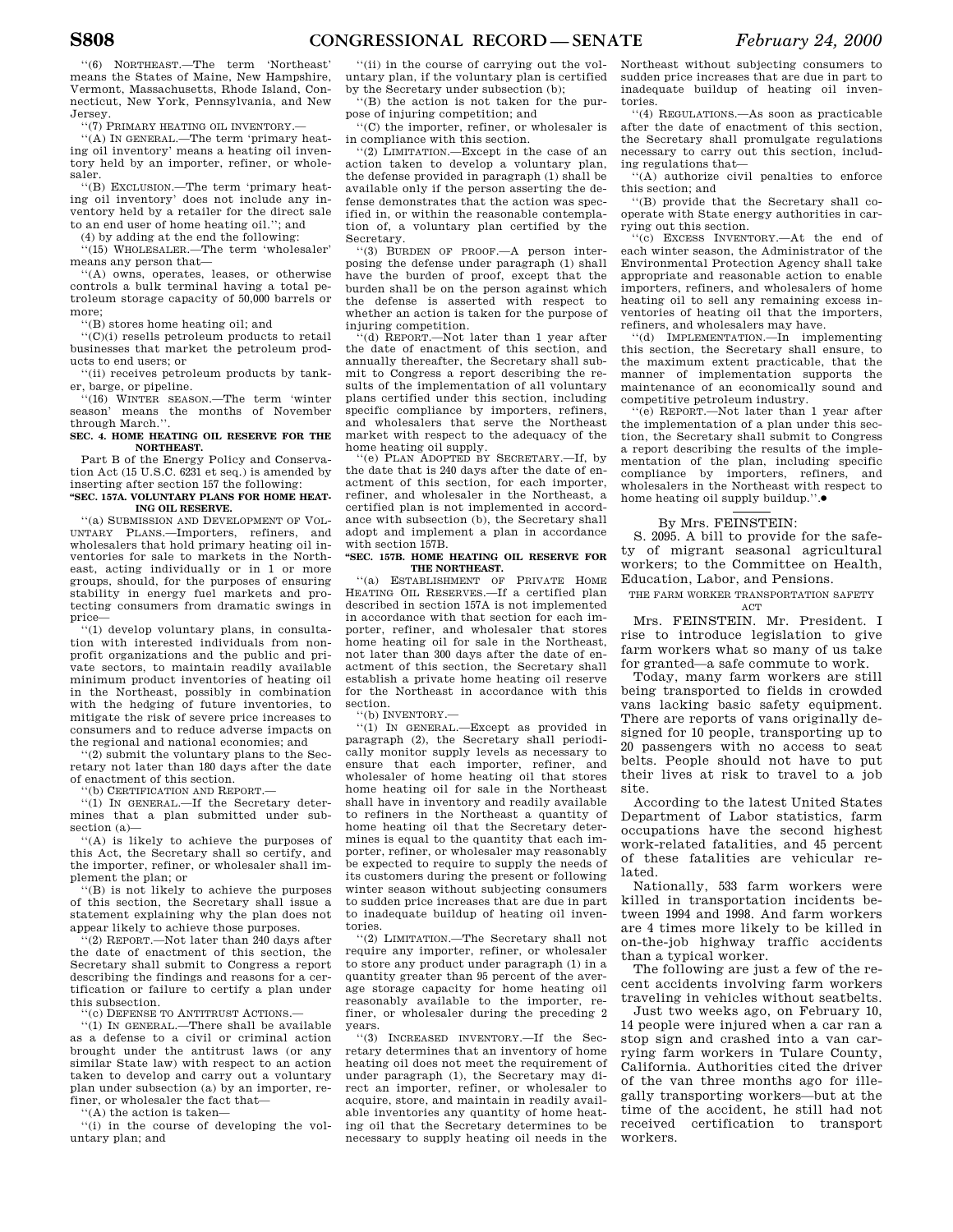On September 10, 1999, 13 people were injured south of Fresno when an unlicensed van driver failed to stop for a posted stop sign and collided with another car. The van had seven seats—all with seatbelts—but four passengers were seated on the floor.

On August 9, 1999, thirteen tomato field workers were killed when the van transporting them home slammed into a tractor-trailer truck in rural southwest Fresno County, California. Most of the victims in this horrific crash rode on three bare benches in the back of the van.

On July 23, 1999, one man was killed and more than 40 people injured when a big-rig crashed into a Greyhound bus and a farm worker van on Highway 99 in Tulare County, California. The victim rode in the farm-labor van, packed with 19 other passengers.

This is a national problem which calls for Federal action. Farm workers live all over the country, and have work that frequently carries them across state lines.

Unfortunately, existing Federal laws leave farm workers inadequately protected.

Regulations issued under the Migrant and Season Agricultural Worker Protection Act (MSPA) prohibit transport of migrant workers unless the vehicles have adequate service brakes, parking brakes, steering mechanisms, windshield wipers, tires, and review mirrors. But, believe it or not, the law does not mandate seating positions or an operational seatbelt for each passenger.

The Farm Worker Safety Transportation Act of 2000 will make it illegal to transport farm workers unless each passenger has a designated seat with an operational seatbelt. This applies no matter how the vans are purchased or modified.

Federal law now requires vans manufactured with up to 10 passenger seats to have operational seatbelts for each seat. However, after a new van is sold to its first owner, the owner can legally remove the rear seats and install bare benches. Similarly, Federal law permits an individual to purchase a van with an empty cargo hold and install benches without seatbelts.

The legislation will direct the Department of Transportation to develop interim seat and seatbelt standards for vans or trucks without seats that are converted for the transport of farm workers.

After a seven-year transition period, the commercial vehicles that transport farm workers will have to meet the same seat and seatbelt standards as a new vehicles.

A farm worker should have access to a safe commute whether he or she is traveling to a field in Arizona, California, Washington, or Florida.

I look forward to working with my colleagues to enact this sensible, practical legislation that will save lives.

S. 2096. A bill to amend the Internal Revenue Code of 1986 to provide an income tax credit to long-term caregivers; to the Committee on Finance. THE CAREGIVERS ASSISTANCE AND RESOURCES

ENHANCEMENT (CARE) TAX CREDIT ACT

Mr. BAYH. Mr. President, America is aging—we are all living longer and generally healthier and more productive lives. In the next 30 years, the number of Americans over the age of 65 will double. For most Americans this is good news. However, for some families aging comes with unique financial obstacles. More and more middle income families are forced to choose between providing educational expenses for their children, saving for their own retirement, and providing medical care for their parents and grandparents. When a loved one becomes ill and needs to be cared for nothing is more challenging then deciding how the care they need should be provided. Today, I rise to make that decision easier and to strengthen one option for long-term care—caring for a loved one at home.

The bill I introduce today, the Care Assistance and Resource Enhancement Tax Credit, provides caregivers with a \$3,000 tax credit for the services they provide. I am introducing this bill in order to encourage families to take care of their loved ones, make it more affordable for seniors to stay at home and receive the care they need, and save the government billions of dollars currently spent on institutional care. Through this tax credit we accomplish all that while emphasizing family values.

There are over 22 million people providing unpaid help with personal needs or household chores to a relative or friend who is at least 50 years old. In Indiana alone, there are 568,300 caregivers. They do this work without any compensation. They do not send the government a bill for their services or get reimbursed for their expenses by a private company. They do it because they care. As a result of their compassion, the government saves billions of dollars. For example, the average cost of a nursing home is \$46,000 a year. The government spent approximately \$32 billion in formal home health care costs and \$83 billion in nursing home costs. If you add up all the private sector and government spending on longterm care it is dwarfed by the amount families spend caring for loved ones in their homes. As a study published by the Alzheimers Association indicated, caregivers provide \$196 billion worth of care a year.

I held a field hearing in my state, Indiana, last August to discuss ways to make long-term care more affordable. At this hearing I heard from three caregivers who are providing care for a family member. Mrs. Linda McKinstry takes care of her husband who had been diagnosed with Alzheimers two years ago. Mr. and Mrs. Cahee are caregivers for Mr. Cahee's mother who also has Alzheimers. They all echoed the need for financial relief and support serv-

ices. They spoke of the financial and emotional stress associated with taking care of a loved one. After hearing their stories, it became clear that their efforts are truly heroic and we should be doing all that we can at the federal level to provide the support they need to keep their families together.

At a time when people are becoming skeptical of the government, Congress needs to help people meet the challenges they face in their daily lives. This tax credit does that. It will serve 1.2 million older Americans, over 500,000 non-elderly adults, and approximately 250,000 children a year. I encourage you to take notice of the work done by caregivers and join me in supporting this legislation and giving caregivers the gratitude they deserve.

Thank you, Mr. President.

By Mr. MURKOWSKI (for himself and Ms. LANDRIEU):

S. 2098. A bill to facilitate the transition to more competitive and efficient electric power markets, and to ensure electric reliability; to the Committee on Energy and Natural Resources.

ELECTRIC DEREGULATION LEGISLATION

Mr. MURKOWSKI. Mr. President, I rise to introduce an electric deregulation bill, which it is my sincere hope will reduce the burdens on our electric ratepayers and consumers throughout this country by promoting competition and reliability in the electric power industry.

First, let me say competition isn't the goal of the legislation. Instead, competition is the means to achieve the goal of assuring customers reliable and reasonably-priced electricity.

We have seen the benefits of competition in other industries such as natural gas, telecommunications, trucking, and even in the airlines. In each case, competition reduced prices. That was the objective—to enhance supply and to encourage innovation.

There is every reason to expect that competition in the electric industry will benefit consumers. The Department of Energy agrees. It is projecting consumer savings in the area of \$20 billion per year. That is not hay. That would be a significant savings to the consumers in this country, particularly important at a time when we are seeing spiking rates in oil, high gasoline prices, high heating oil prices, and high diesel fuel prices, as noted by the trucking industry that recently demonstrated here in Washington, DC. Heating oil prices are spiraling in the Northeast corridor.

We are talking about, through electric deregulation, trying to bring about consumer savings of \$20 billion per year or more. Progress has already been made in this area, both in retail competition and wholesale competition because there has been innovation. Twenty-four States have already adopted retail competition. That covers nearly 60 percent of our consumers. All other States are now giving it consideration. As a consequence of the innovation of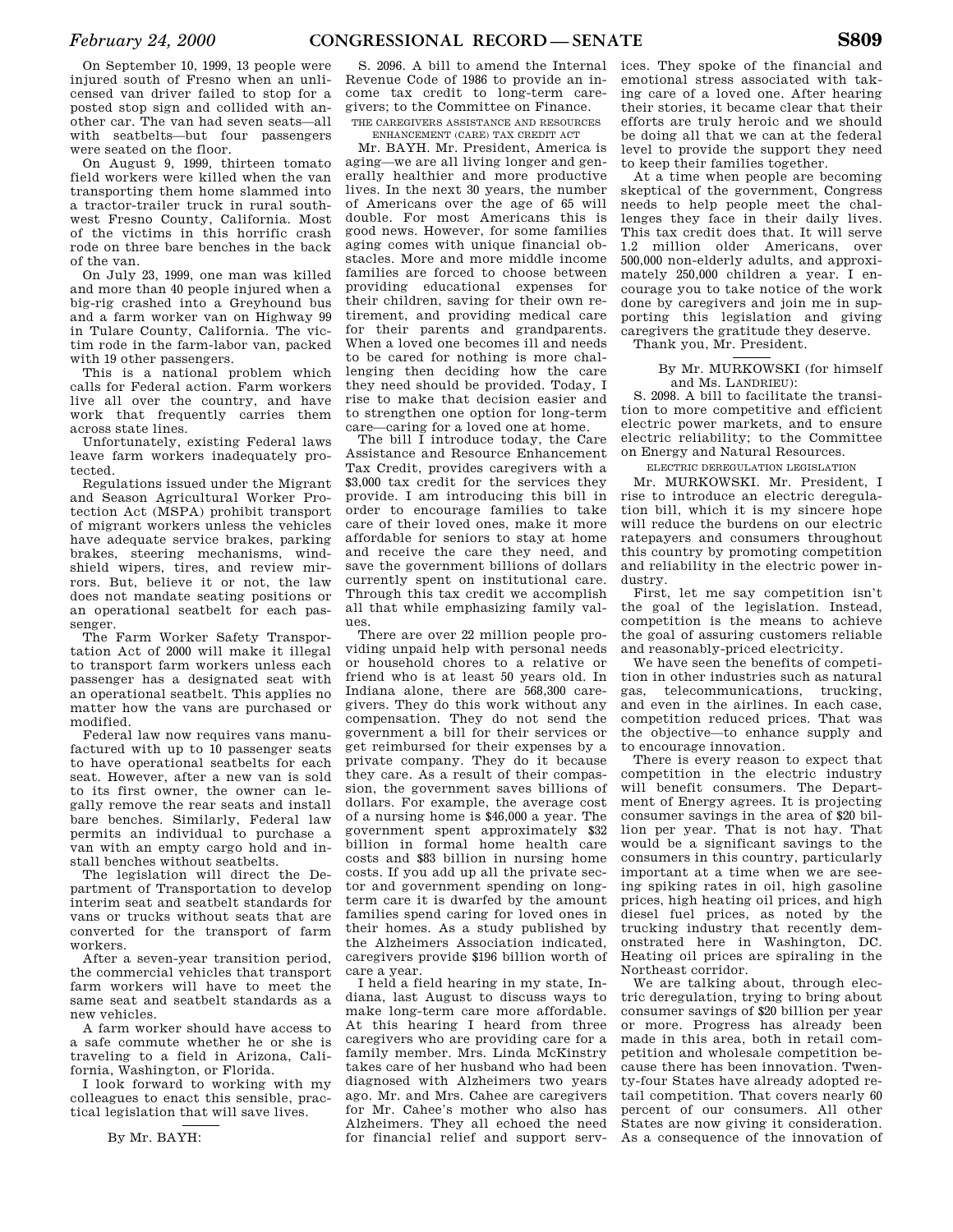the States, we are now seeing retail competition becoming a reality.

The Federal Energy Regulatory Commission has created wholesale competition in the interstate market through Order 888.

The legislative task we face—I, as chairman of the Energy and Natural Resources Committee, and my colleagues on that committee, both the minority and the majority—will be significant. We look forward to the task ahead. It will call for the examination of this bill, as a comprehensive bill, to try to address the various concerns, as well as take up the other bills.

However, I recognize there will be certain areas on which we will not be able to reach agreement. We can set them aside and proceed on what we can agree on, then go back one more time and look at those items we are still hung up on to see if we can generate any consensus. At that point, we can see what we have. Hopefully, it will be still meaningful.

As I said, the legislative task before the Senate is building on the progress that has been made with the States, not halting State progress on retail competition, and not interfering with the FERC process on wholesale competition.

The question is: How do we get there from here? How do we move the electric power industry from regulation to competition? Some argue we should preempt the States; I don't think so. Some say that we should substitute FERC regulation for State regulation; I don't think so. Others have the theory that one size fits all; I don't think so.

I think the States and the innovative attitudes coming out of the States indicate that one size does not fit all. We do not want to simply substitute one regulation for another. That is not deregulation. If that is done, it is just ''different'' regulation. Moreover, what may work in one State undoubtedly won't work in another State and the consumers would be harmed.

To me, the answer is obvious. For consumers to enjoy the benefits of competition, we have to let the free market system work. We have seen that time and time again. We must stop having regulators pick the winners and losers, regulators making decisions that should be made in the marketplace.

I have long said the best way to move toward market competition is to deregulate in those areas we can, streamline what we cannot deregulate, and facilitate States moving forward on retail competition.

I would prefer deregulating the entire electric power industry. However, I recognize some regulation must remain because it is necessary to protect consumers. Traditionally, States have regulated retail matters directly affecting consumers and FERC has regulated matters in interstate commerce. The legislation I introduce today retains this traditional division of authority between the States and FERC.

I believe that where regulation is necessary, it should be pursued by the unit of government that is closest to the consumer. The government that is closest to the citizen, is the government that will be the most responsive to citizens. Citizens go down to city hall; citizens will go down to the legislative body. That is where citizens are closest to their government, and those are the people to whom taxpayers can reach out and hold responsible—or wring their neck if necessary.

I believe that FERC should only regulate that which cannot be regulated by States because it is in interstate commerce. I repeat that: In my opinion, as represented in this bill, FERC should regulate only that which cannot be regulated by States because it is in interstate commerce.

I will highlight the important provisions of the legislation I have introduced today. One key element is the creation of a clear division of responsibility between the States and the Federal Government. States are responsible for retail matters affecting consumers in their State, including retail competition, and FERC is responsible for interstate matters, including wholesale competition. By creating this jurisdictional ''bright line,'' so to speak, I think we will clear up the current confusion in the jurisdiction that has resulted in litigation which is slowing down progress on competition. In the future, if there is a problem, we will know whom to hold responsible.

Oftentimes in this business, accountability is pretty hard to find. We have designed this so we will be able to hold those responsible for their actions, and they will not be able to hide under a rock.

This legislation also includes provisions that will protect electric reliability which is so important to consumers in our economy.

I am pleased to say Senator LAN-DRIEU is joining me in this bipartisan legislation. The Senator from Louisiana has been very diligent in our Energy Committee.

The legislation protects electric reliability in two ways: First, it creates a comprehensive, reliability organization that has clear enforcement authority. This will help in the short term. Second, by promoting competition, it ensures reliability over the long run, because the market will respond to consumer needs.

The legislation also includes provisions to ensure that States and State public utility commissions will continue to be fully able to protect consumers.

The legislation has provisions which will provide access to all interstate transmission lines, not just those covered by investor-owned utilities. Removing gaps in transmission access will promote competition in the wholesale power market.

The legislation also addresses a number of other important issues including PURPA repeal, PUHCA repeal, assur-

ing funding for nuclear power plant decommissioning, and authority to construct new transmission lines.

There are other important issues that need to be addressed during the legislative process. For example, we need to look at ways to streamline and speed up the merger review process. Utilities are rightfully distressed that FERC's process is far too cumbersome, takes far too long to complete, and as a consequence is far too expensive. And these costs are just passed on to consumers. FERC is retained to do their analysis and make their decisions in a timely manner. These drawn out decisions, for all practical purposes, are simply allowing full employment for far too many lawyers.

We also need to consider the creation of a universal service fund, similar to that which Congress included in the telecommunications legislation. This would help areas of the United States which do not yet have access to reliable and affordable electricity. Yes, there are regions in the United States where electricity is not taken for granted. My State of Alaska is one.

There is a related tax issue which must also be addressed in the context of comprehensive legislation. That is the tax-exempt municipal bond issue, creating a level competitive playing field between investor-owned utilities and municipally-owned utilities.

Because this is important to both municipally-owned and investor-owned utilities, I will talk about the problem for a moment. First, under the U.S. Tax Code, municipally-owned utilities can issue tax-exempt bonds to build new generation, transmission, and distribution facilities, but investor-owned utilities cannot issue tax-exempt bonds for these purposes. This gives municipally-owned utilities a taxpayer-provided competitive advantage to the extent they are able to use the facilities built with tax-exempt bonds to compete against private power which cannot use tax-exempt bonds.

On the flip side, under the Tax Code, municipal tax-exempt bonds are subject to a private-use limitation. This means that if municipal utilities go too far in competing against private utilities, if they exceed their ''private use'' limitation allowed by the IRS, their bonds are subject to retroactive taxation. This limits the ability of municipal utilities to compete in the market. I assume we will hear from them on that. There has to be some equity in this process.

The bottom line? We have a Tax Code that is not consistent with today's competitive environment. Both municipal utilities and private utilities are at risk. The issue must be addressed. It is not necessarily part of the legislation I am introducing today because the Tax Code issue is before the Finance Committee. I admit I am a member of that committee. Both the administration and Senator GORTON have legislative proposals pending before the Finance Committee.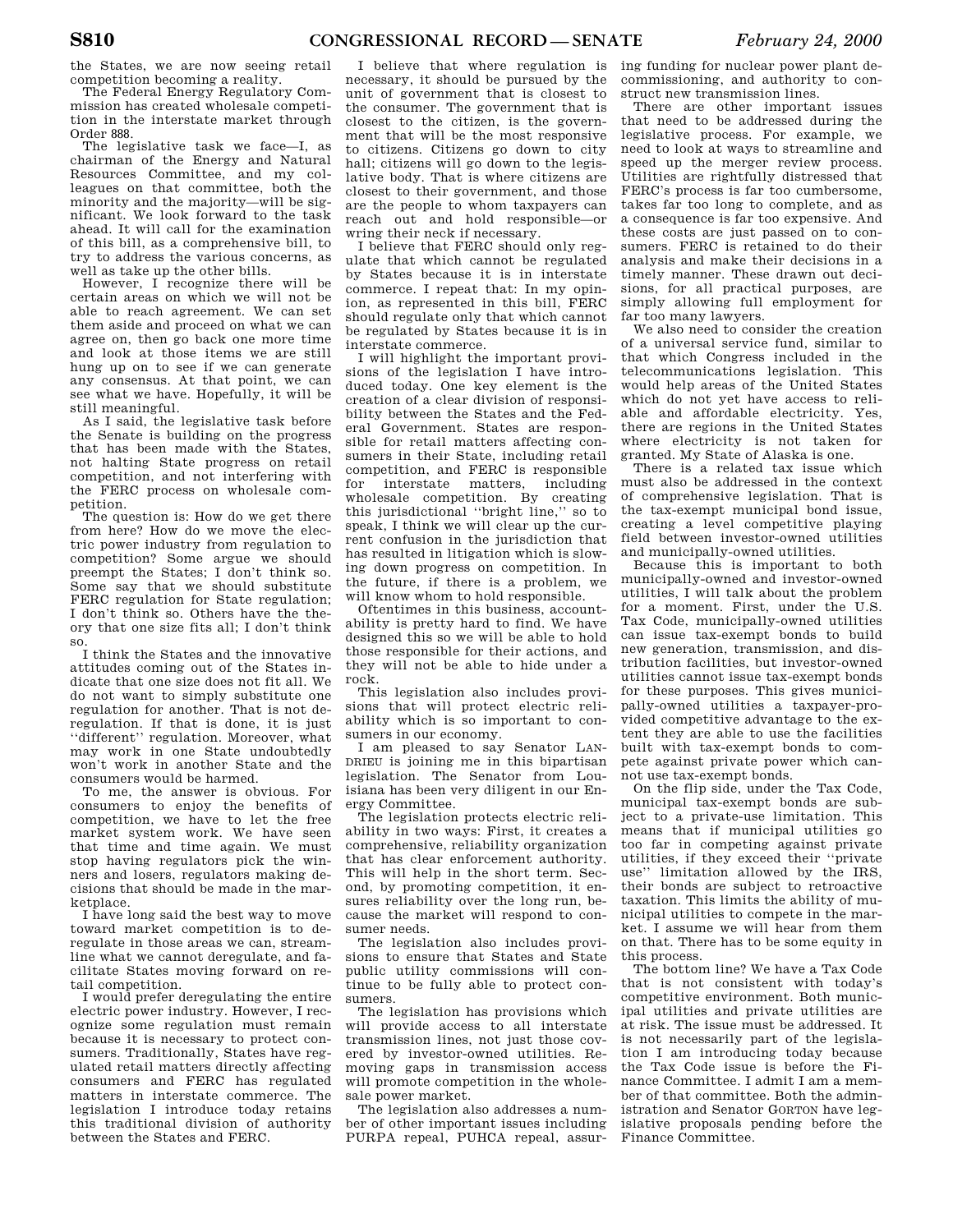But I call, finally, upon industry private power and public power—to come and try to work out their differences on this and to bring Congress a compromise proposal that both sides can live with because it is something that simply has to be addressed. It is better to have the parties resolve it than have a dictate from the Congress.

There are other issues of regional consideration that will need to be addressed as part of comprehensive legislation. We need to resolve the role of the Federal power marketing administrations in the marketplace, including the Bonneville Power Administration. We also need to address the role of one of the largest utilities in the United States, the TVA.

I look forward to working with Senators from the Northwest—I see one on the floor—to address the Bonneville Power Administration issue, and the Senators from the South to address the Tennessee Valley Authority issue. I am convinced by promoting competition and protecting reliability this legislation will benefit the consumers, the economy, and our international competitors.

I, again, thank Senator LANDRIEU of Louisiana for cosponsoring this legislation.

To reiterate, I rise to introduce legislation to promote competition in the electric power industry. This legislation is bipartisan, it is cosponsored by Senator LANDRIEU.

Let me first say that competition is not the goal of this legislation. Instead, competition is the means to achieve the goal of assuring consumers reliable and reasonably-priced electricity.

We have seen great benefits from bringing competition to other industries such as natural gas, telecommunications, trucking and airlines. In each case, competition reduced prices, enhanced supply and encouraged innovation. There is every reason to expect that increased competition in the electric power industry will likewise benefit consumers. The Department of Energy agrees. It has projected consumer savings of \$20 billion per year.

Great progress has already been made in both retail competition and wholesale competition. To date, retail competition programs have been adopted by 24 States, which cover 60 percent of U.S. consumers. All of the remaining States are now considering what kind of retail program would best meet their local needs. Competition has been brought to the interstate wholesale market through the enactment of the Energy Policy Act of 1992 and FERC's subsequent issuance of Orders No. 888 and 889.

So the legislative task facing Congress is to build on this progress, not to halt State progress on retail competition or to interfere with FERC progress on wholesale competition.

The question is: How do we get there from here? How do we move the electric power industry from regulation to competition? Should we preempt the States and substitute Federal regulation for State regulation, as some argue? Or should we instead deregulate to allow the market to operate?

To me the answer is obvious: Competition must be market-based, not government-run. We must stop having regulators pick winners and losers, making decisions that ought to be made by the marketplace. Substituting one regulator for another—Federal for State—is not deregulation. It's just different regulation. Creating a one-sizefits-all Federal solution may work in some States, but it will not work in all States. For the market to work and for consumers to enjoy the benefits of competition, we need to free the market from undue government interference.

I have long said that the best way to move toward market competition is to deregulate what we can, streamline what we cannot deregulate, and to facilitate States moving forward on retail competition.

While I would like to deregulate the entire electric power industry, I recognize that some regulation will remain necessary to protect consumers. Where regulation is necessary, I believe that it should be performed by the unit of government closest to the consumer. However, where the matter to be regulated is in interstate commerce, FERC must be the regulatory agency. Traditionally, States have regulated retail matters directly affecting consumers, and the FERC has regulated wholesale sales and transmission in interstate commerce. The legislation I am today introducing retains this traditional division of authority between the States and the FERC.

I will now outline the key provisions of the legislation.

One key element of this legislation is the creation of a clear division of authority between the States and the Federal government. The legislation makes it clear that States are responsible for retail matters affecting consumers in their State, and the FERC is responsible for interstate matters. Thus, States will continue to be responsible for retail competition, and the FERC will continue to be responsible for wholesale competition.

This clarification is necessary because when the Federal Power Act was created in 1935, Congress did not foresee the current market and industry structure. As a result, there are now ambiguities as to the split in jurisdiction between the States and the Federal government. This has resulted in uncertainty and increasing litigation. Creating a jurisdictional ''bright line'' will help both States and the FERC move forward with their efforts to promote competition in their respective jurisdictions. Moreover, by creating clear lines of accountability, if things don't work right we will know exactly where to point the finger.

Another major aspect of this legislation is that it will protect the reli-

ability of our electric power system. The legislation does so in two different ways. First it creates a grid-wide reliability organization that is given the enforcement authority necessary to assure reliability. The language in the legislation is the industry-supported North American Electric Reliability Council proposal, plus additional reliability provisions proposed by Western Governors, State public utility commissions and State energy officials. However, as much as this new organization will help ensure reliability, it is not the long-term solution. The real solution is to promote competition, and that can only be accomplished though comprehensive legislation such as this.

This legislation also includes provisions to provide access to all interstate transmission lines, not just those owned by investor-owned utilities. Under the Federal Power Act, Federally-owned utilities, State-owned utilities, municipally-owned utilities and cooperatively-owned utilities are all exempt from FERC's nondiscriminatory open access transmission program. These exempt utilities do not have to provide access to the transmission grid which adversely affects competition in the interstate wholesale power market. This legislation corrects that problem.

Another important aspect of this legislation is its confirmation that States are not prevented from protecting consumers on a variety of retail matters such as: distribution system reliability; safety; obligation to serve; universal service; assured service to lowincome, rural and remote consumers; retail seller performance standards; and protection against unfair business practices.

There are similar provisions which confirm that States are not prevented from imposing a public interest charge to fund State programs such as: ensuring universal electric service, particularly for consumers located in rural and remote areas; environmental programs, renewable energy conservation programs; providing recovery of industry transition costs; providing transition costs for electricity workers hurt by restructuring; and research and development on electric technologies.

By including these provisions, my legislation will ensure that States and State public utility commissions are fully capable of protecting consumers and promoting the public interest.

The legislation also contains a number of other important provisions including repeal of PURPA's mandatory purchase requirement, repeal PUHCA and assuring funding for nuclear power plant decommissioning.

One provision in this legislation that I expect to be controversial is eminent domain authority to construct new interstate transmission lines. The provisions of the bill make this construction authority available in situations where there is a regional transmission planning process that provides for full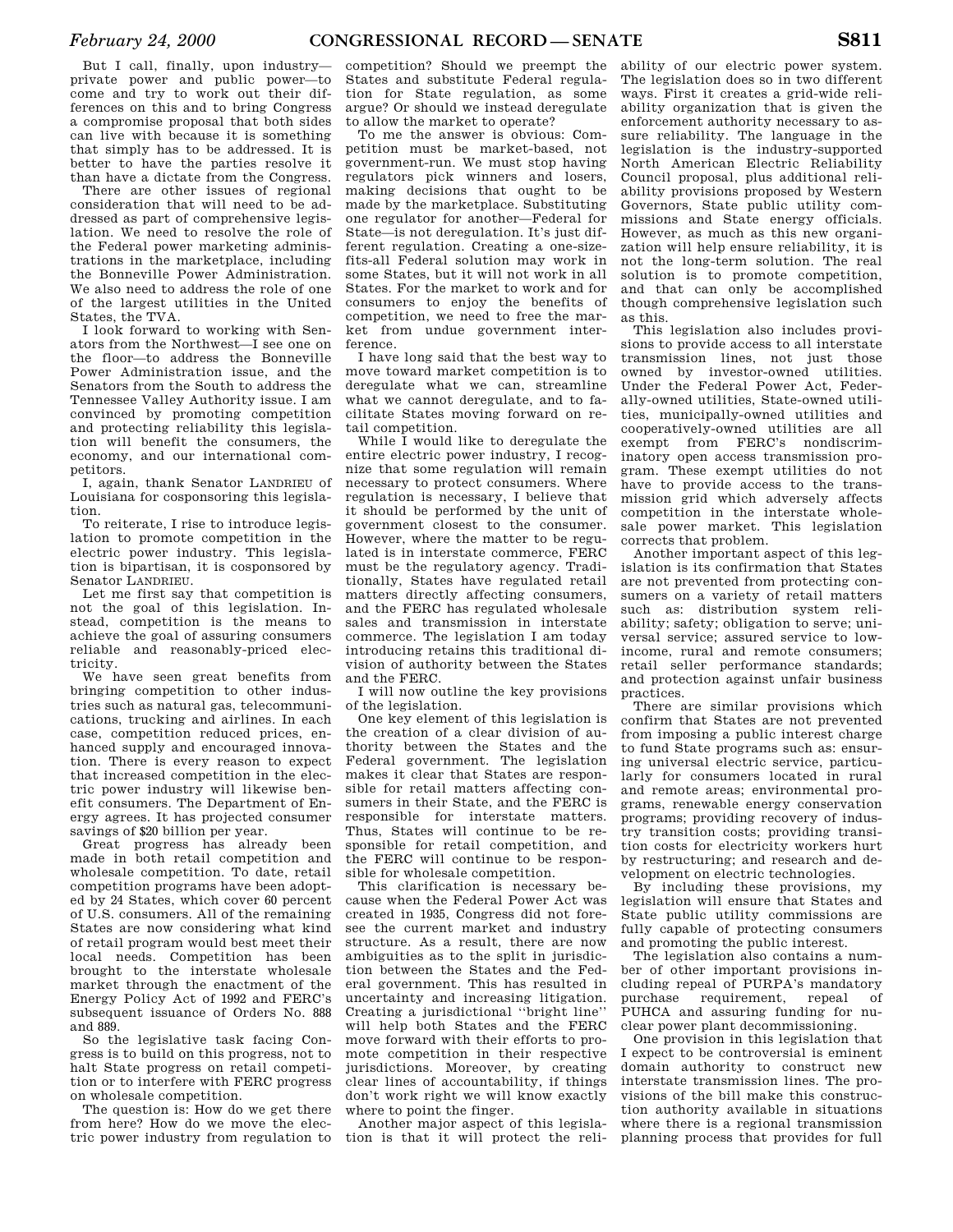public input, and is reviewed and approved by the FERC; and the transmission project cannot otherwise be constructed either because the State does not have the necessary authority, or because the State has delayed action for more than one year; and the FERC, through a formal public process with all legal rights protected, finds that the new transmission line is in the public convenience and necessity.

When authorizing this construction, the legislation gives the FERC full authority to impose any requirements that are necessary to protect the public interest.

You might ask: Why include such a potentially controversial provision? There are three reasons.

The first reason is supply. We must have transmission lines if we are going to get electricity to consumers and industry. It is a simple fact of physics that you can't move electricity without power lines.

The second reason is market power. As you know, market power exists where there is more demand than an existing transmission line can handle a bottleneck. There are two possible ways to address a bottleneck. The first is full regulation of the bottleneck transmission facility, with regulators picking the winners and losers. But that does not solve the problem, it just allocates the problem. The other is the free market approach. Let those who want to move their electric power to market build a new transmission line around the bottleneck—or at least have a credible threat to build if the owner of the bottleneck transmission line does not offer them a fair deal.

The third reason is reliability. Based on events over that past several years, it is clear that we need to enhance our transmission system if we are going to meet consumer needs during peak periods of demand.

For those who think eminent domain is a brand-new idea for energy facilities—it isn't. The Federal Power Act already gives Federal eminent domain for hydroelectric dams and their associated electric transmission lines. Similarly, the Natural Gas Act gives Federal eminent domain for interstate natural gas pipelines. If it works for interstate natural gas pipelines, it will work for interstate electric transmission lines.

Turning now to regional transmission organizations, the legislation I am today introducing retains the RTO provisions that were in my draft bill. While Order No. 2000 has many good aspects—its voluntary nature, flexibility, open architecture and transmission incentives—it does have some serious deficiencies. I am especially concerned about two key issues.

First, Order No. 2000 prohibits any active ownership of the RTO by a utility or market participant after a five year transition period. Oddly, this applies even to someone who only owns transmission. Clearly, this will discourage participation in RTOs by transmission owners.

Second, by denying transmission owners the ability to design and file complete transmission rates with FERC, Order No. 2000 creates confusion at best, and at worst it may deny transmission owners their rights under law to recover all of their prudently incurred costs.

If these and other deficiencies are not corrected, FERC Order No. 2000 may be litigated for years, creating great uncertainty in RTO formation. In light of the increasing concerns about grid reliability, delay in RTO formation would be particularly troublesome as Order No. 2000 makes RTOs directly responsible for short-term reliability.

Let me mention some significant matters that need to be addressed during the legislative process.

For example, there is the important issue of streamlining and speeding up the FERC merger review process. Utilities are rightfully distressed that FERC's process takes far too long and is much too cumbersome.

We also need to consider the creation of a universal service fund—similar to that which Congress included in the telecommunications legislation. This would help areas which do not have access to reliable and affordable electricity. And yes, there are regions of the United States where electricity is not taken for granted.

Another controversial issue that we must deal with in the context of comprehensive legislation is the tax-exempt municipal bond issue, creating a level competitive playing field between investor-owned utilities and municipally-owned utilities. Under the U.S. Code municipally-owned utilities can issue tax-exempt bonds to build new generation, transmission and distribution facilities, but investor-owned utilities cannot issue tax-exempt bonds for these purposes. This gives municipallyowned utilities a taxpayer-provided competitive advantage to the extent they are able to use facilities built with tax-exempt bonds to compete against private power—who cannot use tax-exempt bonds in the same way. But on the flip-side—under the tax code municipal tax-exempt bonds are subject to a ''private use'' limitation. This means that if municipal utilities go too far in competing against private utilities—if they exceed their ''private use'' limitation allowed by the IRS regulation—then their bonds are subject to retroactive taxation. This limits the ability of municipal utilities to compete in the market. The bottom line? We have a tax code that is not consistent with today's competitive environment, putting both municipal utilities and private utilities at risk.

Although this issue must be addressed, it is not a part of the legislation I am introducing because it is a tax code issue that is now before the finance committee. Both the Administration and Senator GORTON have legislative proposals pending before the finance committee. I call upon the industry—private power and public

power—to work out their differences and to bring Congress a compromise proposal—that both sides can live with.

There are also a number of other regional issues that will need to be addressed as a part of comprehensive legislation. For example, we need to resolve the role of the Federal power marketing administrations in he marketplace—including the Bonneville Power Administration. We also need to address the role of one of the largest utilities in the United States—the Tennessee Valley Authority.

I am convinced that by promoting competition in the electric power industry and by addressing the reliability issue, this legislation will benefit consumers, our economy and our international competitiveness. Like the Secretary of Energy, I believe that it is now time to move forward with legislation. I hope that my colleagues agree.

# By Mr. REED:

S. 2099. A bill to amend the Internal Revenue Code of 1986 to require the registration of handguns, and for other purposes; to the Committee on Finance.

#### HANDGUN SAFETY AND REGISTRATION ACT OF 2000

∑ Mr. REED. Mr. President, I rise today to introduce the Handgun Safety and Registration Act of 2000, which would enable law enforcement agencies nationwide to more easily trace handguns used in crime, and provide background checks and registration by law enforcement of all primary and secondary transfers of handguns, including retail sales, Internet sales, gun shows, and all other private transfers. This legislation is supported by Handgun Control, Inc., the Violence Policy Center, the NAACP, and Physicians for Social Responsibility.

Many Americans are unaware that there is a successful federal weapons registration system already in place under the 1934 National Firearms Act (NFA). The NFA requires registration of all machine guns, short-barrel shotguns and short-barrel rifles, silencers, bombs, grenades, and other specialized weapons. The NFA is successfully and efficiently administered by the Department of the Treasury's Bureau of Alcohol, Tobacco and Firearms (ATF).

The Handgun Safety and Registration Act would require the registration of all handguns under the NFA within one year of enactment. I know some of my colleagues may question why this bill is needed. First, the bill would help law enforcement more effectively trace handguns used in crime by making registration data available on-line to state and local law enforcement agencies. Tracing methods used today are extremely cumbersome and favor the criminal over the police. When a gun used to commit a crime is recovered, a state or local law enforcement agency contacts ATF with the name of the manufacturer and the serial number of the handgun—if it has not been removed by the criminal. ATF in turn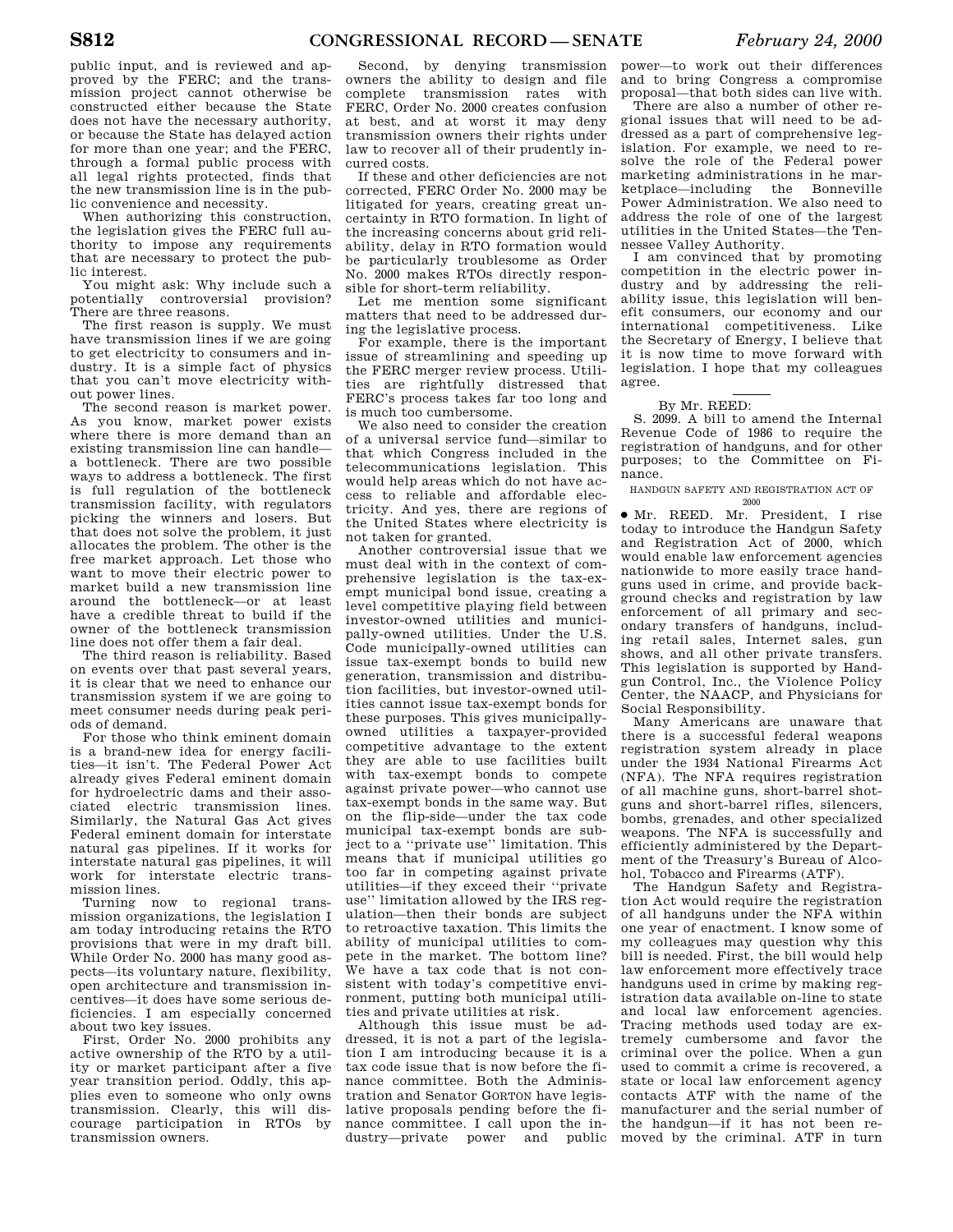contacts the manufacturer, which provides the name of the wholesale or retail dealer to whom the handgun was sold. ATF then contacts the dealer to obtain the name of the individual or another retail dealer who purchased the handgun.

All too often, this is where the trail goes cold, and another gun crime may go unsolved. If the individual handgun owner has sold the gun to another person in a private sale, there is no way for law enforcement to follow the path of the handgun without time-consuming detective work and a good deal of luck. Subsequent private transfers or gun show sales are similarly unrecorded, making law enforcement's job even more difficult. Even before the first retail sale, law enforcement is completely dependent upon the record keeping of gun manufacturers and gun dealers to follow the trail of a handgun from manufacture to criminal use. There is no law enforcement database of handgun production or sales in the United States. The Handgun Safety and Registration Act would give the advantage back to the police by making handgun registration data available to law enforcement in an easily accessible format.

Mr. President, in addition to improving law enforcement's tracing capabilities, the Handgun Safety and Registration Act would help prevent handguns from ending up in the possession of people who are likely to commit gun crimes. The bill would require registration of all handguns, including those currently in private possession, and would make it a felony for any person to transfer a handgun to another individual without prior law enforcement approval. As it currently does for all NFA weapons, ATF would conduct a background check on the transferee through the National Crime Information Center (NCIC), the Treasury Enforcement Communications System (TECS), and the National Law Enforcement Tracking System (NLETS). This would provide a clear incentive for all handgun owners and dealers to exercise great caution when they choose to sell or otherwise transfer a handgun to another person.

It is my hope that by requiring registration of all handguns under the National Firearms Act, we can give law enforcement officials the tools to conduct faster and more reliable tracing of handguns used in crime, and prevent handguns from falling into criminal hands in the first place. The Handgun Safety and Registration Act of 2000 would accomplish these goals without restricting in any way the possession or sale of hunting rifles or shotguns used by law-abiding sportsmen across the country.

I encourage my Senate colleagues to support this important legislation as we seek effective ways to help law enforcement reduce gun violence in America.∑

By Mr. EDWARDS (for himself, Mr. LAUTENBERG, and Mr. TORRICELLI):

S. 2100. A bill to provide for fire sprinkler systems in public and private college and university housing and dormitories, including fraternity and sorority housing and dormitories; to the Committee on Health, Education, Labor, and Pensions.

COLLEGE FIRE PREVENTION ACT

∑ Mr. EDWARDS. Mr. President, today with my colleagues Senator LAUTEN-BERG and Senator TORRICELLI, I introduce the College Fire Prevention Act. This measure would provide federal matching grants for the installation of fire sprinkler systems in college and university dormitories and fraternity and sorority houses.

Mr. President, the tragic fire that occurred at Seton Hall University on Wednesday, January 19th of this year will not be long forgotten. Sadly, three freshman, all 18 years old, died. Fiftyfour students, two South Orange firefighters and two South Orange police officers were injured. The dormitory, Boland Hall, was a six-story, 350 room structure built in 1952 that housed approximately 600 students. Astonishingly, the fire was contained to the third floor lounge of Boland Hall. This dormitory was equipped with smoke alarms but no sprinkler system.

Unfortunately, the Boland Hall fire was not the first of its kind. And it reminded many people in North Carolina of their own tragic experience with dorm fires. In 1996, on Mother's Day and Graduation Day, a fire in the Phi Gamma Delta fraternity house at the University of North Carolina at Chapel Hill killed five college juniors and injured three others. This fraternity house was 70 years old. The National Fire Protection Association identified several factors that contributed to the tragic fire, including the lack of fire sprinkler protection.

Sadly, there have been countless other dorm fires. On December 9, 1997, a student died in a dormitory fire at Greenville College in Greenville, Illinois. The dormitory, Kinney Hall, was built in the 1960s and had no fire sprinkler system. On January 10, 1997, a student died at the University of Tennessee at Martin. The dormitory, Ellington Hall, had no fire sprinkler system. On January 3, 1997, a student died in a dormitory fire at Central Missouri State University in Warrensburg, Missouri. On October 21, 1994, five students died in a fraternity house fire in Bloomsburg, Pennsylvania. The list goes on and on. In a typical year between 1980 and 1997, the National Fire Protection Association estimates there were an average of 1,800 fires at dormitories, fraternities, and sororities, involving 1 death, 69 injuries, and 8.1 million dollars in property damage.

So now we must ask, what can be done? What can we do to curtail these tragic fires from taking the lives of our children . . . our young adults? We should focus our attention on the lack

of fire sprinklers in college dormitories and fraternity and sorority houses. Sprinklers save lives. Indeed, the National Fire Protection Association has never recorded a fire that killed more than 2 people in a public assembly, educational, institutional, or residential building where a sprinkler system was operating properly.

Despite the clear benefits of sprinklers, many college dorms do not have them. New dormitories are generally required to have advanced safety systems such as fire sprinklers. But such requirements are rarely imposed retroactively on existing buildings. In 1997, over 90 percent of the campus building fires reported to fire departments occurred in buildings where there were smoke alarms present. However, only 28 percent of them had fire sprinklers present.

At my state's flagship university at Chapel Hill, for example, only six of the 29 residence halls have sprinklers. A report published by The Raleigh News & Observer in the wake of the Seton Hall fire also noted that only seven of 19 dorms at North Carolina State University are equipped with the life-saving devices, and there are sprinklers in two of the 10 dorms at North Carolina Central University. At Duke University, only five of 26 dorms have sprinklers.

Mr. President, the legislation I introduce today authorizes the Secretary of Education, in consultation with the United States Fire Administration, to award grants, on a competitive basis, to States, private or public colleges or universities, fraternities, or sororities to assist them in providing fire sprinkler systems for their student housing and dormitories. These entities would be required to produce matching funds equal to one-half of the cost. This legislation authorizes \$100 million for fiscal years 2001 through 2005.

In North Carolina, we decided to initiate a drive to install sprinklers in our public college and university dorms. The overall cost is estimated at \$57.5 million. Given how much it is going to cost North Carolina's public colleges and universities to install sprinklers, I think it's clear that the \$100 million that this measure authorizes is just a drop in the bucket. But my hope is that by providing this small incentive we can encourage more colleges to institute a comprehensive review of their dorm's fire safety and to install sprinklers. All they need is a helping hand. With this modest measure of prevention, we can help prevent the needless and tragic loss of young lives.

Mr. President, parents should not have to worry about their children living in fire traps. When we send our children away to college, we are sending them to a home away from home where hundreds of other students eat, sleep, burn candles, use electric appliances and smoke. We must not compromise on their safety. As the Fire Chief from Chapel Hill wrote me: ''Parents routinely send their children off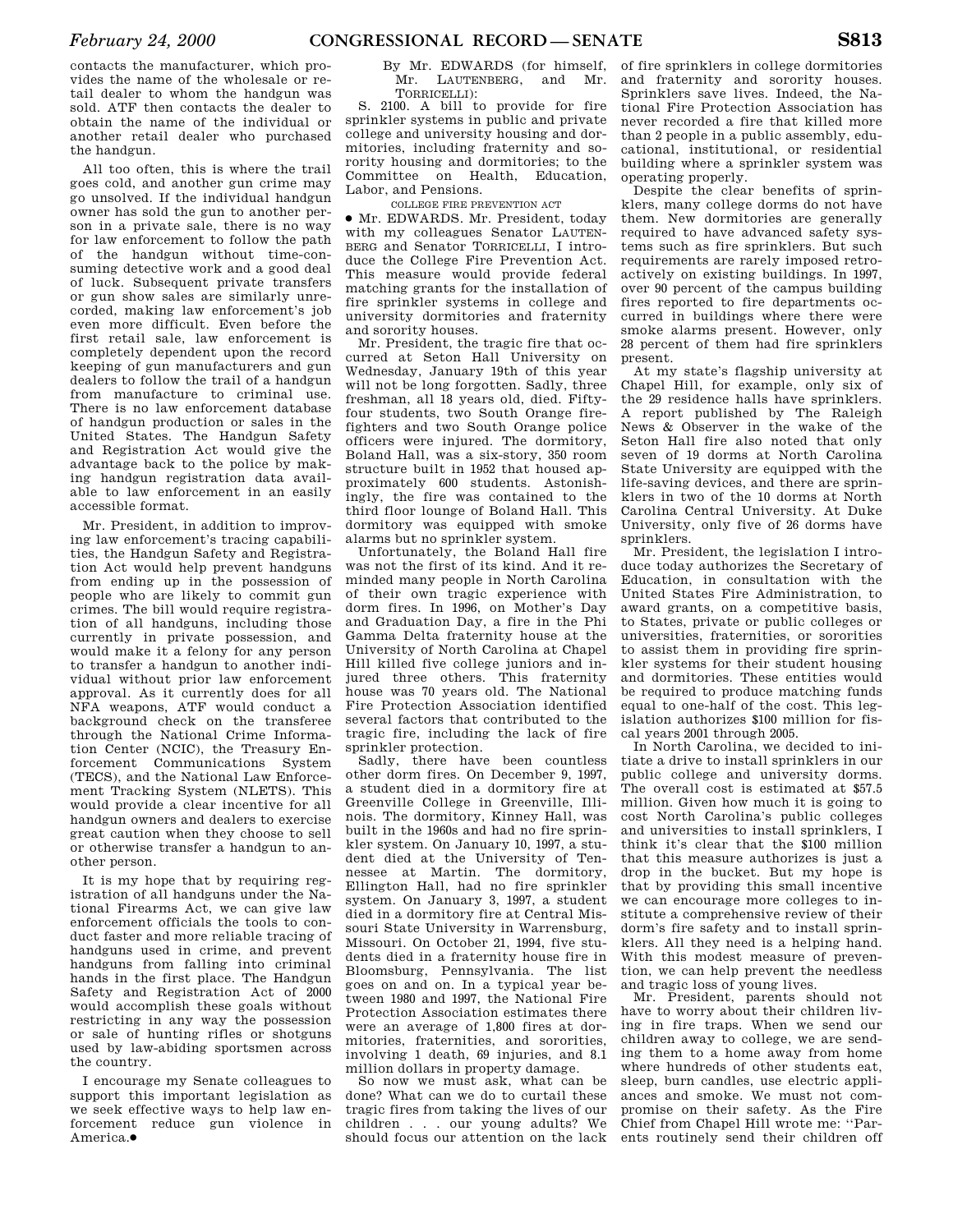to college seeking an education unaware that one of the greatest dangers facing their children is the fire hazards associated with dormitories, fraternity and sorority houses and other forms of student housing.... The only complete answer to making student-housing safe is to install fire sprinkler systems.'' In short, the best way to ensure the protection of our college students is to install fire sprinklers in our college dormitories and fraternity and sorority houses. My proposal has been endorsed by the National Fire Protection Association and the College Parents of America. I ask all of my colleagues to join me in supporting this important legislation. Thank you.

Mr. President, I ask unanimous consent that a copy of the legislation, the letters of support and a partial list of fatal college fires be printed in the RECORD.

There being no objection, the material was ordered to be printed in the RECORD, as follows:

# S. 2100

*Be it enacted by the Senate and House of Representatives of the United States of America in Congress assembled,* 

# **SECTION 1. SHORT TITLE.**

This Act may be cited as the ''College Fire Prevention Act.''

# **SEC. 2. FINDINGS.**

Congress makes the following findings:

(1) On Wednesday, January 19, 2000, a fire occurred at a Seton Hall University dormitory. Three male freshmen, all 18 years of age, died. Fifty-four students, 2 South Orange firefighters, and 2 South Orange police officers were injured. The dormitory was a 6 story, 350-room structure built in 1952, that housed approximately 600 students. It was equipped with smoke alarms but no fire sprinkler system.

(2) On Mother's Day 1996 in Chapel Hill, North Carolina, a fire in the Phi Gamma Delta Fraternity House killed 5 college juniors and injured 3. The 3-story plus basement fraternity house was 70 years old. The National Fire Protection Association identified several factors that contributed to the tragic fire, including the lack of fire sprinkler protection.

(3) It is estimated that in a typical year between 1980 and 1997, there were an average of 1,800 fires at dormitories, fraternities, and sororities, involving 1 death, 69 injuries, and \$8,100,000 in property damage.

(4) Within dormitories the number 1 cause of fires is arson or suspected arson. The second leading cause of college building fires is cooking, while the third leading cause is smoking.

(5) The National Fire Protection Association has no record of a fire killing more than 2 people in a completely fire sprinklered public assembly, educational, institutional, or residential building where the sprinkler system was operating properly.

(6) New dormitories are generally required to have advanced safety systems such as fire sprinklers. But such requirements are rarely imposed retroactively on existing buildings.

(7) In 1997, over 90 percent of the campus building fires reported to fire departments occurred in buildings where there were smoke alarms present. However, only 28 percent had fire sprinklers present.

# **SEC. 3. AUTHORIZATION OF APPROPRIATIONS.**

There are authorized to be appropriated to carry out this Act \$100,000,000 for each of the fiscal years 2001 through 2005.

# **SEC. 4. GRANTS AUTHORIZED.**

(a) PROGRAM AUTHORITY.—The Secretary of Education, in consultation with the United States Fire Administration, is authorized to award grants, on a competitive basis, to States, private or public colleges or universities, fraternities, or sororities to assist them in providing fire sprinkler systems for their student housing and dormitories.

(b) MATCHING FUNDS REQUIREMENT.—The Secretary of Education may not award a grant under this section unless the entity receiving the grant provides, from State, local, or private sources, matching funds in an amount equal to not less than one-half of the cost of the activities for which assistance is sought.

# **SEC. 5. PROGRAM REQUIREMENTS.**

(a) AWARD BASIS.—In awarding grants under this Act the Secretary of Education shall take into consideration various fire safety factors and conditions that the Secretary determines appropriate.

(b) LIMITATION ON ADMINISTRATIVE EX-PENSES.—An entity that receives a grant under this Act shall not use more than 4 percent of the grant funds for administrative expenses.

# **SEC. 6. DATA AND REPORT.**

The Comptroller General shall—

(1) gather data on the number of college and university housing facilities and dormitories that have and do not have fire sprinkler systems and other forms of built-in fire protection mechanisms; and

(2) report such data to Congress.

TOWN OF CHAPEL HILL, FIRE DEPARTMENT, *Chapel Hill, NC, February 15, 2000.*  Sen. JOHN EDWARDS,

*Dirksen Senate Office Building,* 

*Washington, DC.* 

DEAR SENATOR EDWARDS, One of the most unrecognized fire safety problems in America today is university and college student housing. Parents routinely send their children off to college seeking an education unaware that one of the greatest dangers facing their children is the fire hazards associated with dormitories, fraternity and sorority houses and other forms of student housing. We in Chapel Hill experienced a worst-case scenario, when in 1996 a fire in a fraternity house on Mother's Day/Graduation Day claimed five young lives and injured three more. We recognized the only complete answer to making student-housing safe is to install fire sprinkler systems.

I have had the privilege of reading a draft copy of your legislation creating a matching grants program for universities, colleges and fraternity/sorority house who take the lifesaving step of installing fire sprinkler systems. I strongly urge you to introduce this legislation and I pledge to assist your staff in promoting this important bill and help to develop bi-partisan support for it. Your proposed legislation is the only real solution to the fire threat in student housing.

After ten years of being responsible for fire protection at the University of North Carolina—Chapel Hill, I am convinced that where students reside, alarms systems are not enough, clear exit ways are not enough, quick fire department response is not enough and educational programs are not enough. The only way you can insure fire safety for college student housing is to place a fire

sprinkler system over them. Thank you for recognizing the magnitude of this threat and for proposing the solution to it.

Tell me how we can help. Sincerely,

DANIEL JONES, *Fire Chief.* 

COLLEGE PARENTS OF AMERICA, *Washington, DC, February 15, 2000.*  Hon. JOHN EDWARDS, *U.S. Senate, Washington, DC.* 

DEAR SENATOR EDWARDS: College Parents of America (CPA) would like to commend you on the introduction of grant legislation to encourage public and private colleges, universities, fraternities and sororities to install sprinkler systems in all dormitories and other forms of group housing.

Today college parents represent an estimated 12 million households. An additional 24 million households are currently saving and otherwise preparing children for college. College Parents of America is the only national membership association dedicated to helping these parents prepare for and put their children through college easily, economically and safely.

College Parents of America places a high priority on ensuring safety in student housing. In fact, CPA is urging parents and students during their college evaluation process to make sure there are smoke alarms, sprinkler systems and scheduled drills in all campus housing and classroom buildings. While the financing and installation of smoke alarms are relatively easy, funding is cited as a challenge in the installation of sprinkler systems in many older residential buildings on the nation's campuses. Your grant legislation will provide a vehicle for institutions to ensure all student residential facilities have adequate sprinkler safety systems. As a result, the grant legislation will not only save millions of dollars annually from property damage, but also save young lives.

Please let me know how and when I can provide assistance. I look forward to working together to pass this important piece of legislation.

Sincerely,

RICHARD M. FLAHERTY.

# NATIONAL FIRE PROTECTION ASSOCIATION,

*Arlington, VA, February 23, 2000.*  Sen. JOHN EDWARDS,

*U.S. Senate, Senate Hart Building, Washington, DC.* 

DEAR SENATOR EDWARDS: On behalf of the National Fire Protection Association (NFPA) and its 68,000 members, we are pleased to support your legislative efforts to provide federal assistance for the installation of fire sprinkler systems in college and university housing and dormitories.

Our statistics show that properly installed and maintained fire sprinkler systems have a proven track record of protecting lives and property in all types of occupancies. In particular, the retrofitting of fire sprinkler systems in college and university housing will greatly improve the safety of these public and private institutions.

Thank you for the opportunity to be of assistance in this important initiative.

Sincerely, ANTHONY R. O'NEILL, *Vice President, Government Affairs.*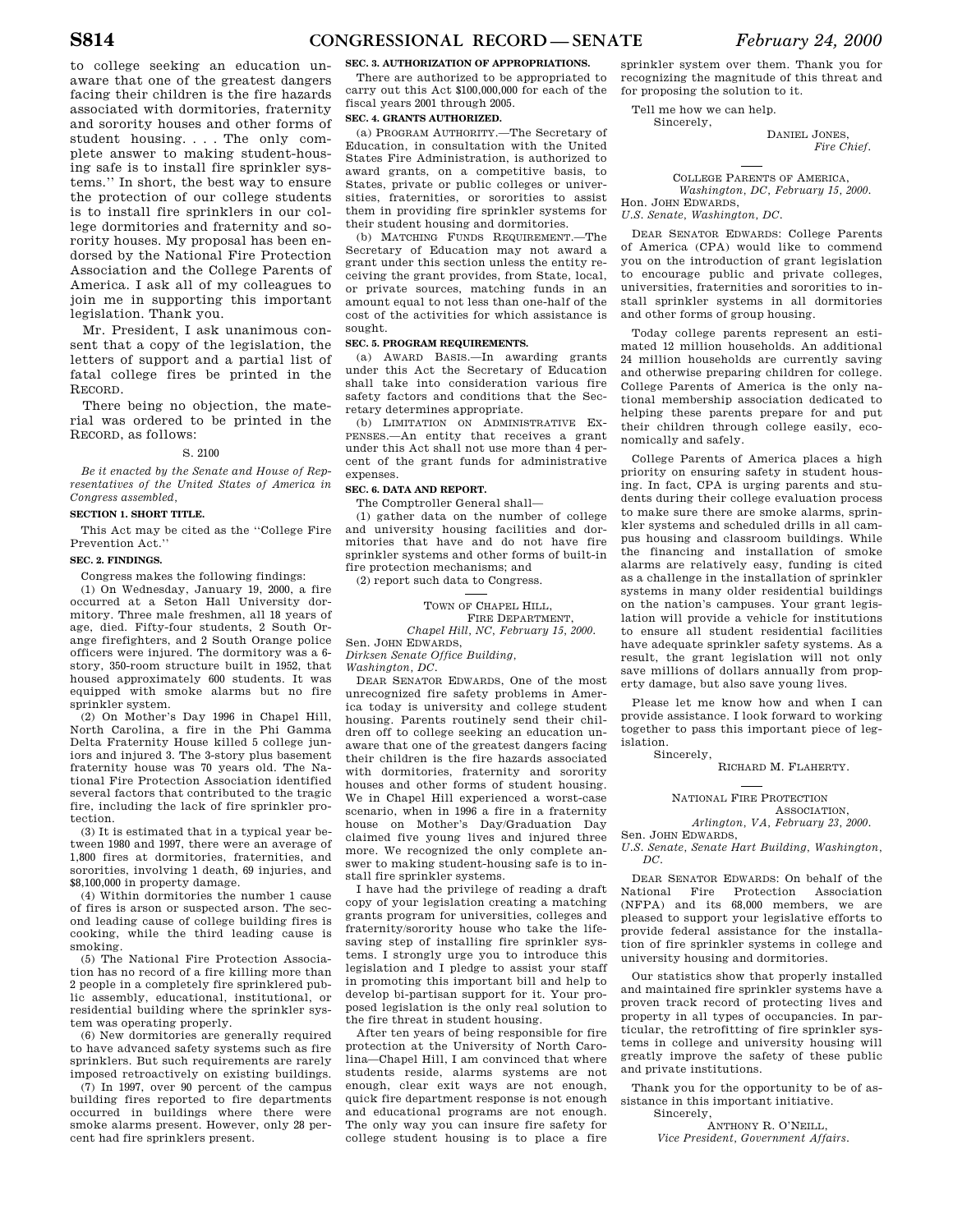# *February 24, 2000* **CONGRESSIONAL RECORD — SENATE S815**

| Date           | Location | Deaths | Iniuries |
|----------------|----------|--------|----------|
|                |          |        |          |
|                |          |        |          |
|                |          |        |          |
|                |          |        |          |
|                |          | 2      |          |
|                |          |        | 27       |
|                |          |        |          |
|                |          |        | 16       |
|                |          |        |          |
|                |          |        |          |
|                |          |        |          |
|                |          |        |          |
|                |          |        |          |
| March 16, 1982 |          |        |          |
|                |          |        |          |
|                |          |        |          |
| May 28, 1983   |          |        |          |
|                |          |        |          |
|                |          |        |          |
| April 11, 1984 |          |        |          |
|                |          |        |          |
|                |          |        |          |
|                |          |        |          |
|                |          |        |          |
|                |          |        |          |
|                |          |        |          |
|                |          |        |          |
|                |          |        |          |
|                |          |        |          |
|                |          |        |          |
|                |          |        |          |
|                |          |        |          |
|                |          |        |          |
|                |          |        |          |
|                |          |        |          |
|                |          |        |          |
|                |          |        |          |

This table lists fatal college dormitory and fraternity and somprity houses fires and associated losses reported to the National Fire Protection Association's Fire Incident Data Organization. This listing should not be con since only those incidents for which information was collected by the National Fire Protection Association were listed.

Revised: 3/99•

Mr. LAUTENBERG. Mr. President, today I am pleased to join my colleague from North Carolina, Senator EDWARDS, in introducing the College Fire Prevention Act.

On Wednesday, January 19, 2000, a fire raged through a dormitory at Seton Hall University, claiming the lives of three students and injuring 58 others, including at least 54 students, two police officers and two firefighters. The dormitory, Boland Hall, was built in 1952, and although it was equipped with smoke detectors, it was not required to be equipped with a fire sprinkler system.

Nothing is as painful as a senseless accident that takes the lives of young people. And unfortunately, the Seton Hall community is not alone in its grief. In fact, in the last decade, 18 young people lost their lives in dormitory fires. We must do all we can to prevent future tragedies. Students have a fundamental right to pursue an education in a safe, secure environment. Parents have a right to know that their children are protected from harm while on school property.

That is why I am pleased to be an original cosponsor of this legislation to provide Federal matching grants for the installation of fire sprinkler systems in student housing. This bill authorizes the Secretary of Education, in consultation with the U.S. Fire Administration, to award grants to equip dormitories, sorority, and fraternity houses with fire sprinkler systems.

I thank Senator EDWARDS for sponsoring this important legislation, and I look forward to working with him to ensure that student housing is as safe as possible.

> By Mr. INOUYE (for himself, Mrs. FEINSTEIN, and Mrs. BOXER):

S. 2102. A bill to provide to the Timbisha Shoshone Tribe a permanent land base within its aboriginal homeland, and for other purposes; to the Committee on Indian Affairs.

TIMBISHA SHOSHONE HOMELAND ACT

∑ Mr. INOUYE. Mr. President, I am pleased to rise today to join with my distinguished colleagues from California, Senator FEINSTEIN and Senator BOXER, in introducing legislation that would provide a permanent land base for the Timbisha Shoshone Tribe.

For thousands of years the Timbisha Shoshone Tribe has lived in and around the area that is now Death Valley National Park. For many years, the Tribe sought unsuccessfully to obtain a base of trust land within its aboriginal homeland area. In 1994, when the Congress enacted the California Desert Protection Act, P.L. 103–433, it set in motion a process to address the need of the Tribe for a recognized land base. Section 705(b) of the Act provided that—

The Secretary, in consultation with the Timbisha Shoshone Tribe and relevant Federal agencies, shall conduct a study, subject to the availability of appropriations, to identify lands suitable for a reservation for the Timbisha Shoshone Tribe that are located within the Tribe's aboriginal homeland area within and outside the boundaries of Death Valley National Monument and the Death Valley National Park as described in part A of this subchapter.

The study report, which finally was completed late in 1999, set forth recommendations for legislation that would implement a comprehensive, integrated plan for a permanent Homeland for the Tribe. The legislation that we introduce today would give substance to those recommendations.

Briefly, the bill provides for the transfer of several separate parcels of

land, currently administered by the Department of the Interior and comprising approximately 7,500 acres, in trust for the Timbisha Shoshone Tribe. These parcels include: 300 acres at Furnace Creek in Death Valley National Park encompassing the present Timbisha Village Site, subject to jointly developed land use restrictions designed to ensure compatibility and consistency with tribal and Park values, needs and purposes; 1,000 acres of land now managed by the Bureau of Land Management at Death Valley Junction, California, east of the Park; 640 acres of land now managed by the Bureau of Land Management in an area identified as Centennial, California, west of the Park; 2,800 acres of land now managed by the Bureau of Land Management and classified as available for disposal near Scotty's Junction, Nevada, northeast of the Park; and 2,800 acres now managed by the Bureau of Land Management and classified as available for disposal near Lida, Nevada, north of the Park.

This legislation also authorizes the Secretary of the Interior to purchase from willing sellers two parcels of approximately 120 acres of former Indian allotted lands in the Saline Valley, California, at the edge of the Park, and the 2,430 acre Lida Ranch near Lida, Nevada.

The legislation would designate an area primarily in the western part of Death Valley National Park as the Timbisha Shoshone Natural and Cultural Preservation Area, within which low impact, environmentally sustainable, tribal traditional uses, activities and practices will be authorized subject to existing law and a jointly established management plan agreed upon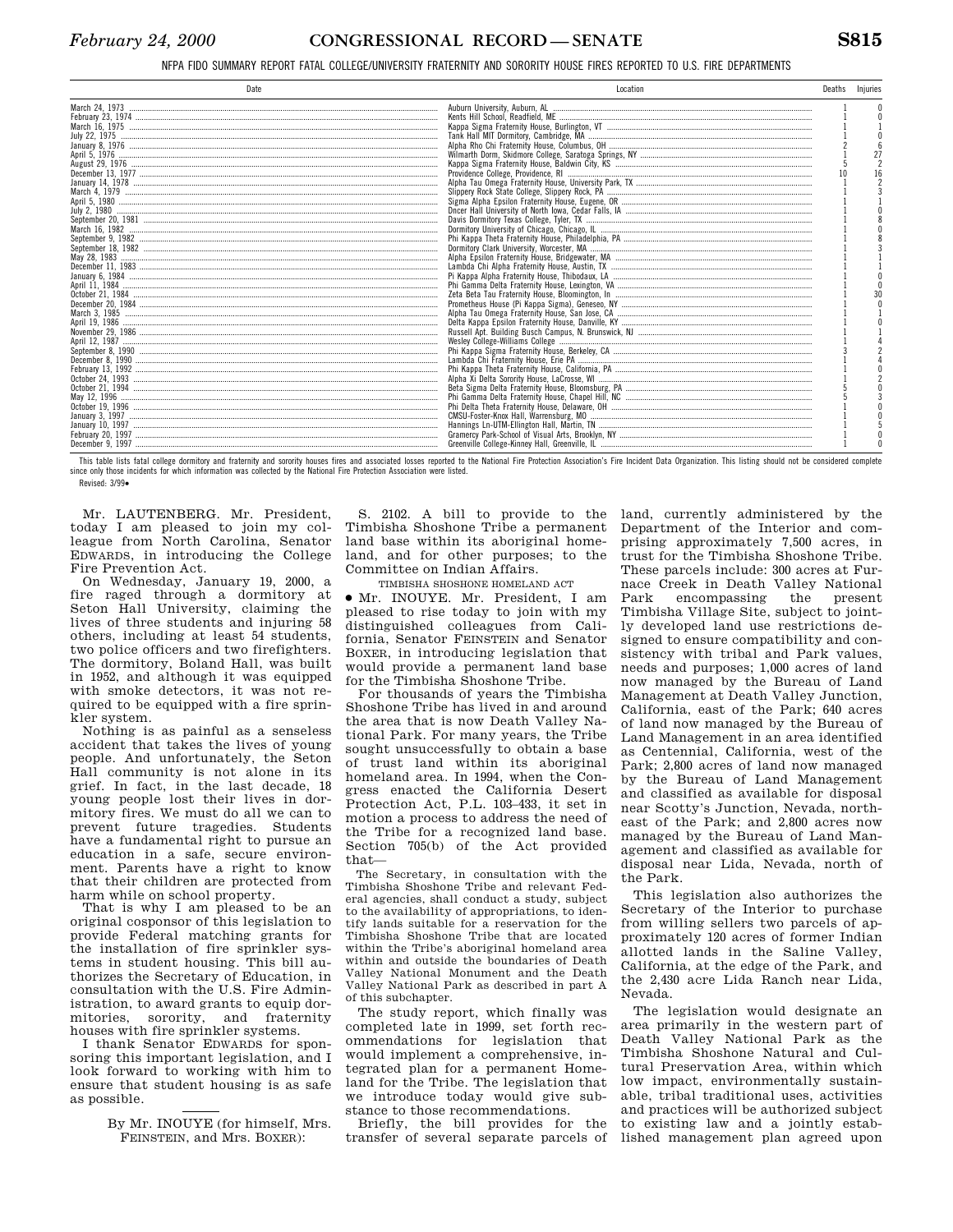by the Tribe, the National Park Service and the Bureau of Land Management.

Mr. President, this legislation will at long last provide the Timbisha Shoshone Tribe with land on which its members can live permanently and govern their affairs in a modern community, and will formally recognize the Tribe's contributions to the history, culture, and ecology of the Death Valley National Park and the surrounding area.

It will ensure that the resources within the Park are protected and enhanced by cooperative activities within the Tribe's ancestral homeland, and by partnerships between the Tribe and the National Park Service and the Bureau of Land Management, all of which will be consistent with the purposes and values for which the Park was established.

Mr. President, the legislation we are introducing today is incomplete in that certain map references and specific acreage numbers are still being determined by the Department. However, these are minor concerns that will be addressed in the coming weeks. It is vitally important that this legislation be introduced so that a hearing can be scheduled and all interested parties will have the opportunity to review this measure prior to the hearing.∑

> By Mr. HATCH (for himself and Mr. LEAHY):

S. 2105. A bill to amend chapter 65 of title 18, United States Code, to prohibit the unauthorized destruction, modification, or alteration of product identification codes used in consumer product recalls, for law enforcement, and for other purposes; to the Committee on the Judiciary.

ANTI-TAMPERING ACT OF 2000

Mr. HATCH. Mr. President, I rise today to introduce with my good friend from Vermont, the distinguished Ranking Minority Member of the Senate Judiciary Committee, Senator LEAHY, the ''Anti-Tampering Act of 2000.'' In short, this bill prohibits tampering with product identification codes—a practice that threatens the health and safety of US consumers, frustrates legitimate forensic activities of law enforcement, and impairs manufacturers' ability to protect their distribution channels, thereby exposing them to significant product liability exposure.

Let me take just a moment to explain the need for this bill. Manufacturers code their products in order to protect their consumers and to assist law enforcement in investigating consumer complaints, as well as in conducting recalls of tampered products. These codes assist the manufacturer and law enforcement in tracing goods back to a particular lot, batch or date of production. They include batch codes, expiration dates, lot numbers, and other information that one can typically see imprinted on the bottom or side of most products.

Legitimate goods produced by manufacturers are obtained by ''illegitimate

decoders'', frequently by fraud, theft or false pretenses. These decoders then decode and otherwise tamper with product labeling to avoid detection so that they may sell these ill-gotten goods to unauthorized points of sale. The frightening aspect of this activity, Mr. President, is that a substantial portion of the US-made goods sold by illegitimate decoders have been adulterated or otherwise tampered with after manufacture, and present health and safety risks to consumers.

Incredible as it may seem, thieves routinely tamper with product identification codes on stolen goods; counterfeiters affix fake codes on gray market goods that are then mixed with counterfeits; and distributors who have broken their distribution contracts with manufacturers typically obliterate product identification codes.

Because gray market activity is largely lawful in the US, the diverters' distribution channels have been used by professional thieves and counterfeiters to traffic in their illegal merchandise. There appears to be a connection between counterfeit and decoded imports, and anti-counterfeiting enforcement efforts will be frustrated unless greater controls are placed on the importation of such decoded products. Regrettably, gray market networks are increasingly being used for the distribution and sale of counterfeit goods. Distributors have been found to sell counterfeit goods—from baby shampoo to infant formula to cosmetics and fragrances—purchased through gray market channels.

In short, Mr. President, goods are decoded to hide evidence of fraudulent, unlawful conduct and to traffic in stolen, counterfeit, misbranded, out-ofdate and unlawfully diverted merchandise.

Let me offer you a few examples of the significant health and safety risks presented by this activity. As noted by the International Formula Council, product identification codes are, without question, the single most important factor in a successful recall. In recent years, this link between product coding and consumer protection has become increasingly evident. Following the Tylenol poisonings of 1982, product coding enabled Johnson & Johnson to identify the tainted production lots and issue a nationwide recall of potentially dangerous products. Similarly, the manufacturers of automobiles, toys, food products and other consumer goods have consistently relied upon product coding to identify and recall goods that fail to meet consumer quality and safety standards.

Last year, the FDA used product codes to quickly identify a shipment of contaminated strawberries that had caused an outbreak of hepatitis in Michigan schools. More recently, the Slim Fast Corporation relied on product codes to identify and recall 192,000 cans of its ready-to-drink diet shakes because, according to the New York Times (Apr. 18, 1999), some of the cans

might have been filled with a diluted cleaning solution. In addition, this summer, a leading manufacturer of infant formula used its product codes to identify and recall 7,000 cases of infant formula after a labeling error resulted in distribution of infant formula cans that may have contained an adult nutritional supplement that could have been harmful to infants. (USA Today, June 9, 1999.)

An undercover investigation by the Food and Drug Administration's Office of Criminal Investigation in New York involved wholesale purchases of expensive fertility drugs. Fraudulent code numbers appeared on the counterfeit packaging containing these injectible products. Although laboratory analysis indicated the presence of the active ingredient in these products, the FDA was not able to determine the place or conditions of their manufacture because of the absence of legitimate batch code data.

Fraudulent product identification coding has even been used in schemes involving bulk food products such as metric tons of frozen shrimp. For instance, a Florida indictment charged an importer with criminal offenses involving the repeated ''washing, mixing and soaking'' of putrid and decomposed shrimp in a solution containing copper sulfate, chlorine, lemon juice and other chemicals to conceal the inferiority of the product. Central to this scheme was the ''re-coding'' of product lots as they were repeatedly rejected by buyers, chemically treated, and re-sold to others who did not know the products' history.

In short, without product coding, the task of identifying and recalling defective goods becomes infinitely more difficult and often impossible, leaving consumers exposed to potential harm, illness and even death. According to the U.S. Consumer Product Safety Commission, there were 273 product recalls last year and, on average, one high profile recall each week.

In addition to the health and safety risks presented by this conduct, Mr. President, there is an additional, equally significant public policy interest served by this bill: codes play a vital part in traditional law enforcement activities. They assist law enforcement in investigating criminal activity, and they further aid in tracking stolen goods. They play a critical role in certain criminal investigations, allowing law enforcement officers to pinpoint the location and in some cases including the World Trade Center bombing—the identity of the offender. In cases of stolen or tainted goods, product codes point to the source of the product and the site of the crime.

Unfortunately, Mr. President, there is no single federal statute that adequately addresses the problem of product identification code tampering of all consumer products. Federal law only applies to a limited category of consumer products. Moreover, federal law only applies if the decoder or tamperer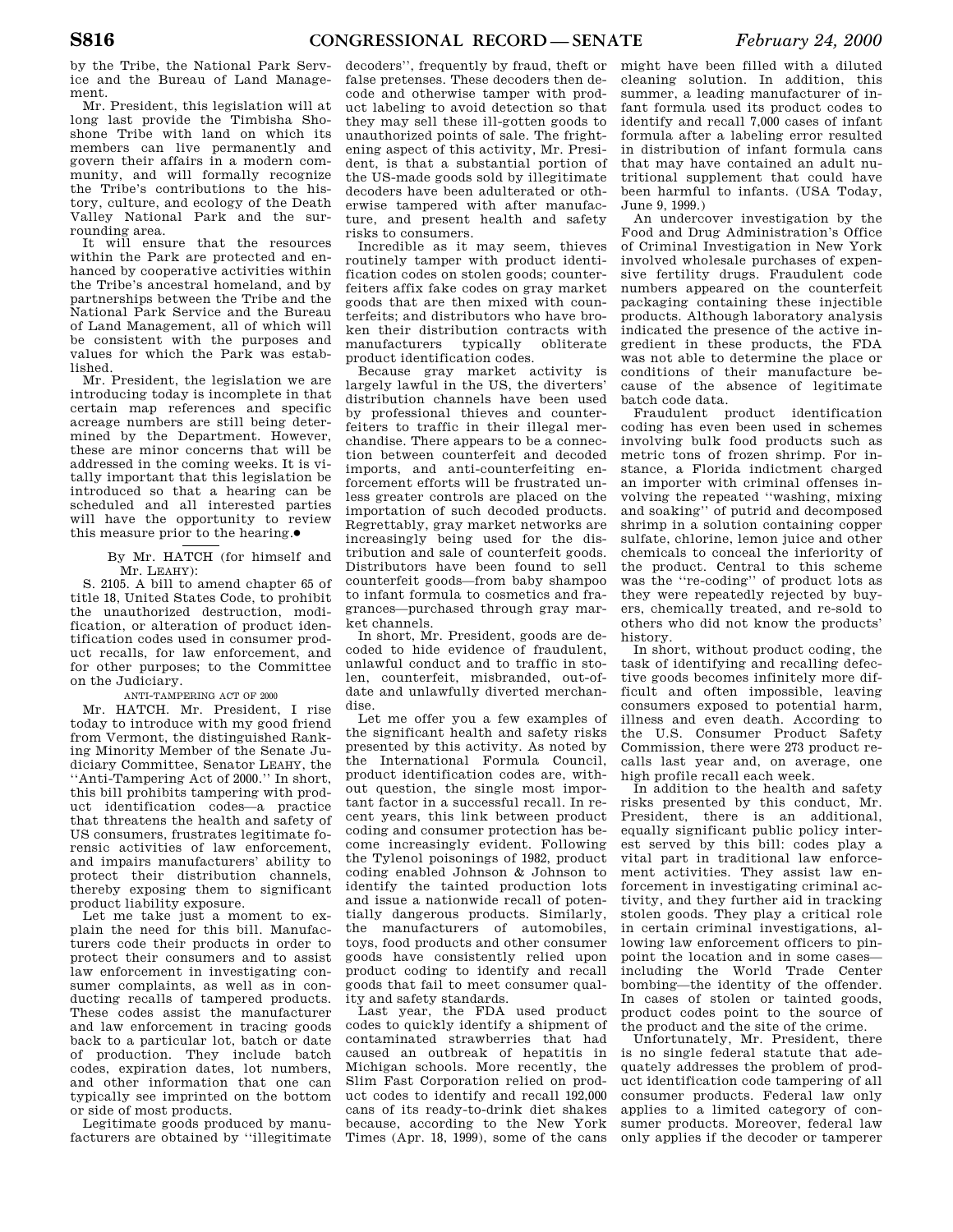exhibits criminal intent to harm the consumer. It does not address the vast majority of decoding cases that could result in harm to the consumer, but do not involve the specific intent to harm the consumer. Moreover, violations of current federal law result in only a misdemeanor.

By criminalizing tampering with product identification codes, we hope to send a clear message to the professional criminals: We value the lives and well being of Americans and will not tolerate this conduct any more on our soil. You, the professional criminal, will persist in this activity at your economic and personal peril.

Under the bill, tampering with product codes of pharmaceuticals, over-thecounter medicines consumer products, health and beauty aids, and other goods will constitute a criminal offense. Criminalizing this conduct will result in strengthened law enforcement tools, greater consumer protections and greater security for manufacturers' products.

Mr. President, I believe it would be instructive to identify what this bill does not do, as there has been some misinformation about this measure. The bill does not restrict, prohibit, criminalize or otherwise impair lawful, arms-length diversion activity. In short, Mr. Chairman, the bill does not affect the legality or illegality of the gray market. It simply prohibits tampering with product identification codes. Diverters can continue to engage in parallel importing to the same extent after passage of this measure as they have in the past. However, to be clear, Mr. Chairman, they must do so without obliterating the product identification codes or affixing fake codes on the goods.

Moreover, unintentional acts of decoding or other activities associated with decoded products are not subject to criminal or civil action, because the bill provides for a knowledge standard and protection for innocent violators. Thus, the innocent store clerk who merely scans merchandise at the check out counter and unwittingly permits the sale of decoded merchandise need not worry. Nor should either the innocent trucker who transports this merchandise or the innocent distributor who engages in distributing this merchandise to the retailer have cause for concern.

Others have expressed concern that enactment of the bill will result in the end of discount retailers and discount prices. It is difficult to understand this objection. I cannot conceive why discounting would require altering the expiration dates or the source identifiers of the goods, unless all discounts are illegally diverted or are product that should be recalled. But risking the health and safety of American consumers, or selling them inferior or fake goods to keep alive a certain brand of 'discounting'' does not seem like much of a bargain to me. Discounts are routinely offered when inventories build

up or styles change. Manufacturers and retailers will continue to discount when this bill is enacted. But consumers will have greater assurance that the discount they are receiving is not coming with an offsetting risk that the product is contaminated or defective.

Finally, Mr. President, some argue that the bill's application to all products is unnecessarily broad. The bill's several important public policy goals require that it apply to all products. Let me explain why. The bill is intended to ensure effective and targeted product recalls, to enhance law enforcement investigations, and to protect American consumers and the legitimate businesses who serve them from the depredations of illegitimate diverters. Product recalls apply to all products and law enforcement investigations implicate all products. For instance, the codes on the batteries in the Olympic Park bombing in Atlanta, Georgia were used to exonerate the security guard then under suspicion in that case, Richard Jewell. The code on the microprocessor chip on the bomb in the Pan Am air crash linked the bombing to terrorists. And even on a more pedestrian level, the code on a crowbar in a recent New York burglary led police to the criminal.

So, Mr. President, I am pleased to introduce this important measure today. It enjoys the strong backing of the Coalition Against Product Tampering (CAPT). The CAPT is a coalition of private sector companies, consumer groups, unions and law enforcement agencies which are concerned about product decoding and product tampering and the role these activities play in fueling and supporting other criminal enterprises, including money laundering, organized retail theft, and counterfeiting. I would ask unanimous consent, Mr. President, that the CAPT's membership list be included in the record after my remarks. I have received numerous members of this group expressing their support for the legislation introduced today.

In conclusion, Mr. President, law enforcement, consumer groups, unions, and others agree with me that intentional decoding of products threatens the health and safety of American consumers. According to the National Association of Manufacturers, manufacturers cannot conceive of a single legitimate reason to decode products. Nor can I. The ''Anti-Tampering Act of 2000'' I am introducing today is a narrowly tailored approach to this problem and should be enacted.

I ask unanimous consent that the text of the bill and a section-by-section analysis of the legislation appear in the RECORD.

There being no objection, the material was ordered to be printed in the RECORD, as follows:

### S. 2105

*Be it enacted by the Senate and House of Representatives of the United States of America in Congress assembled,* 

**SECTION 1. SHORT TITLE.**<br>This Act may be This Act may be cited as the ''Antitampering Act of 2000''.

#### **SEC. 2. PROHIBITION OF UNAUTHORIZED ALTER-ATION OF PRODUCT IDENTIFICA-TION CODES.**

(a) IN GENERAL.—Chapter 65 of title 18, United States Code, is amended by inserting after section 1365 the following:

# **''§ 1365A. Tampering with product identification codes**

''(a) DEFINITIONS.—In this section—

- ''(1) the term 'consumer'—
- $\lq\lq$ (A) means-

''(i) the ultimate user or purchaser of a good; or

''(ii) any hotel, restaurant, or other provider of services that must remove or alter the container, label, or packaging of a good in order to make the good available to the ultimate user or purchaser; and

''(B) does not include any retailer or other distributor who acquires a good for resale;

''(2) the term 'flea market' means any location, other than a permanent retail store, at which space is rented or otherwise made available for the conduct of business of a transient or limited vendor;

''(3) the term 'good' means any article, product, or commodity that is customarily produced or distributed for sale, rental, or licensing in interstate or foreign commerce, and any container, packaging, label, or component thereof;

''(4) the term 'manufacturer' means—

''(A) the original manufacturer of a good; and

''(B) any duly appointed agent or representative of that manufacturer acting within the scope of its agency or representation;

''(5) the term 'product identification code'—

''(A) means any visible number, letter, symbol, marking, date (including an expiration date), or code that is affixed to or embedded in any good, by which the manufacturer of the good may trace the good back to a particular lot, batch, date of production, or date of removal;

''(B) does not include—

''(i) copyright management information (as defined in section 1202(c) of title 17) conveyed in connection with copies or phonorecords of a copyrighted work or any performance or display of a copyrighted work;

''(ii) other codes or markings on the good; or

''(iii) a Universal Product Code; and

''(C) does not include any trademark or copyright notice by itself or any item listed in subparagraph (A) that is affixed to, superimposed on, or embedded in a trademark or copyright notice;

''(6) the term 'transient or limited vendor' does not include a person who sells by sample, catalog, or brochure for future delivery to the purchaser;

''(7) the term 'Universal Product Code' means a 12-digit, all numeric code that iden-

tifies the consumer package consisting of— ''(A) a 1-digit number system character;

''(B) a 5-digit manufacturer identification number;

''(C) a 5-digit item code;

''(D) a 1-digit check number; and

''(E) the bar code symbol that encodes the 12-digit Universal Product Code; and

''(8) the term 'value' means the face, par, or market value, whichever is the greatest.

''(b) PROHIBITED ACTS.—Except as provided in subsection (d) or as otherwise expressly authorized under any other provision of Federal law, it shall be unlawful for any person, other than the consumer or the manufacturer of a good, knowingly and without the authorization of the manufacturer—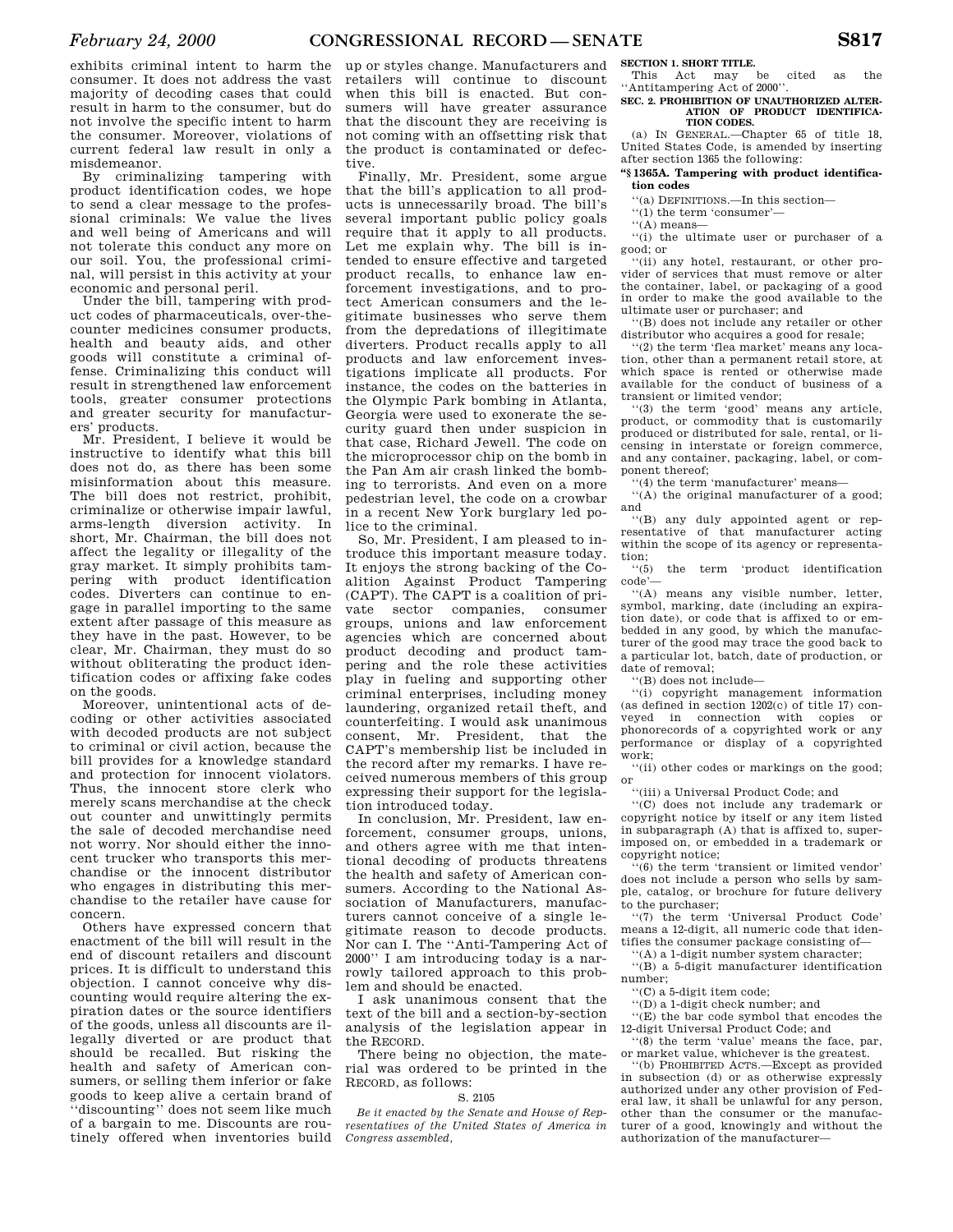''(1) to directly or indirectly alter, conceal, remove, obliterate, deface, strip, or peel any product identification code affixed to or embedded in a good and visible to the consumer;

''(2) to directly or indirectly affix to or embed in a good a product identification code that is visible to the consumer and that is intended by the manufacturer for a different good, such that the code no longer accurately identifies the lot, batch, date of production, or date of removal of the good;

''(3) to directly or indirectly affix to or embed in a good any number, letter, symbol, marking, date, or code intended to simulate a product identification code that is otherwise visible to the consumer;

 $(4)$  to import, reimport, export, sell, offer for sale, hold for sale, distribute, or broker a good—

''(A) in a case in which the person knows that the product identification code, which otherwise would be visible to the consumer, has been altered, concealed, removed, obliterated, defaced, stripped, peeled, affixed, or embedded in violation of paragraph (1) or (2); or

''(B) in a case in which the person knows that the good bears a number, letter, symbol, marking, date, or code in violation of paragraph (3); or

''(5) to sell, offer for sale, or knowingly permit the sale at a flea market of—

''(A) baby food, infant formula, or any other similar product manufactured and packaged for sale for consumption by a child who is less than 3 years of age; or

''(B) any food, drug, device, or cosmetic (as those terms are defined in section 201 of the Federal Food, Drug, and Cosmetic Act (21 U.S.C. 321));

unless that person keeps for public inspection written documentation identifying such person as an authorized representative of the manufacturer or distributor of the food, drug, device, or cosmetic.

''(c) APPLICABILITY.—The prohibitions set forth in paragraphs (1) through (4) of subsection (b) shall apply to visible product identification codes (or simulated product identification codes in a case to which subsection (b)(3) applies) affixed to, or embedded in, any good held for sale or distribution in interstate or foreign commerce or after shipment therein, including any good held in a United States Customs Service bonded warehouse or foreign trade zone.

'(d) EXCEPTIONS.-

''(1) UNIVERSAL PRODUCT CODE CODES.— Nothing in this section prohibits a person from affixing a Universal Product Code, security tag, or other legitimate pricing or inventory code or other information required by Federal or State law, if such code or information does not (or can be removed so as not to) permanently alter, conceal, remove, obliterate, deface, strip, or peel any product identification code.

''(2) REPACKAGING FOR RESALE.—Nothing in this section prohibits a person from removing a good from a primary package or container and repackaging the good in another package or container, or from placing a good and its original packaging within new packaging, if—

''(A) the good retains its original product identification code, which has not been permanently altered, concealed, or removed;

''(B) the repackaging is in full compliance with all applicable Federal laws and regulations, including section 301 of the Federal Food, Drug, and Cosmetic Act (21 U.S.C. 331); and

''(C) a new package includes a label that clearly states—

''(i) that the good has been repackaged; and

''(ii) the name of the repacker.

'(e) CRIMINAL PENALTIES.-Any person who willfully violates this section—

''(1) shall be fined under this title, imprisoned not more than 1 year, or both;

''(2) shall be fined under this title, imprisoned not more than 5 years, or both, if the total value of the good or goods involved in the violation is greater than \$10,000;

''(3) shall be fined under this title, imprisoned not more than 10 years, or both, if—

''(A) the person acts with reckless disregard for the health or safety of the public and under circumstances manifesting extreme indifference to such risk; and

''(B) the violation threatens the health or safety of the public;

''(4) shall be fined under this title, imprisoned not more than 20 years, or both, if—

''(A) the person acts with reckless disregard for the risk that another person will be placed in danger of death or bodily injury and under circumstances manifesting extreme indifference to such risk; and

''(B) serious bodily injury to any individual results;

''(5) shall be fined under this title, imprisoned for any term of years or for life, or both, if—

 $\frac{1}{2}$ (A) the person acts with reckless disregard for the risk that another person will be placed in danger of death or bodily injury and under circumstances manifesting extreme indifference to such risk; and

''(B) the death of an individual results; and ''(6) with respect to any second or subsequent violation of this section, be convicted of a felony, and be subject to twice the maximum term of imprisonment that would otherwise be imposed under this subsection, fined under this title, or both.

''(f) INJUNCTIONS AND IMPOUNDING, FOR-FEITURE, AND DISPOSITION OF GOODS.

''(1) INJUNCTIONS AND IMPOUNDING.—In any prosecution under this section, upon motion of the United States, the court may—

''(A) grant 1 or more temporary, preliminary, or permanent injunctions on such terms as the court determines to be reasonable to prevent or restrain the alleged violation; and

''(B) at any time during the proceedings, order the impounding, on such terms as the court determines to be reasonable, of any good that the court has reasonable cause to believe was involved in the violation.

''(2) FORFEITURE AND DISPOSITION OF GOODS.—Upon conviction of any person of a violation of this section, the court shall—

''(A) order the forfeiture of any good involved in the violation or that has been impounded under paragraph (1)(B); and

''(B) either—

''(i) order the destruction of each good forfeited under subparagraph (A);

''(ii) order the disposal of the good by delivery to such Federal, State, or local government agencies as, in the opinion of the court, have a need for such good, or by gift to such charitable or nonprofit institutions as, in the opinion of the court, have a need for such good; or

''(iii) order the return of the goods involved upon the request of any interested party.

''(g) CIVIL REMEDIES.—

''(1) IN GENERAL.—Any person who is injured by a violation of this section, or demonstrates the likelihood of such injury, may bring a civil action in an appropriate district court of the United States against the alleged violator.

''(2) INJUNCTIONS AND IMPOUNDING AND DIS-POSITION OF GOODS.—In any action under paragraph (1), the court may—

''(A) grant 1 or more temporary, preliminary, or permanent injunctions upon the posting of a bond at least equal to the value of the goods affected on such terms as the court determines to be reasonable to prevent or restrain the violation;

''(B) at any time while the action is pending, order the impounding of the goods affected—

''(i) if the court has reasonable cause to believe the goods were involved in the violation;

''(ii) upon the posting of a bond at least equal to the value of the goods affected; and ''(iii) on other terms such as the court determines to be reasonable; and

''(C) as part of a final judgment or decree, in the court's discretion—

''(i) order the destruction of any good involved in the violation or that has been impounded under subparagraph (B);

''(ii) order the disposal of the good—

''(I) by delivery to such Federal, State, or local government agencies as, in the opinion of the court, have a need for such good; or

''(II) by gift to such charitable or nonprofit institutions as, in the opinion of the court, have a need for such good, if such disposition would not otherwise be in violation of law, and if the manufacturer consents to such disposition; or

'(iii) order the return of the goods involved in the violation to the manufacturer upon the request of any interested party. ''(3) DAMAGES.—

 $''(A)$  IN GENERAL.—Subject to subparagraph (B), in any action under paragraph (1), the plaintiff shall be entitled to recover—

''(i) the actual damages suffered by the plaintiff as a result of the violation, and;

''(ii) any profits of the violator that are attributable to the violation and are not taken into account in computing the actual damages.

''(B) STATUTORY DAMAGES.—In any action under paragraph (1), the plaintiff may elect, at any time before final judgment is rendered, to recover, instead of actual damages and profits described in subparagraph (A), an award of statutory damages for any violation under this section in an amount equal to—

''(i) not less than \$500 and not more than \$100,000, with respect to each type of goods involved in the violation; and

''(ii) if the court finds that the violation threatens the health and safety of the public, not less than \$5,000 and not more than \$1,000,000, with respect to each type of good involved in the violation.

''(C) PROOF OF DAMAGES.—In establishing the violator's profits, the plaintiff shall be required to present proof only of the violator's sales, and the violator shall be required to prove all elements of cost or deduction claimed.

''(4) COSTS AND ATTORNEY'S FEES.—In any action under paragraph (1), in addition to any damages recovered under paragraph (3), the court in its discretion may award the prevailing party its costs of the action and its reasonable attorney's fees.

''(5) REPEAT VIOLATIONS.—

''(A) TREBLE DAMAGES.—In any case in which a person violates this section within 3 years after the date on which a final judgment was entered against that person for a previous violation of this section, the court, in an action brought under this subsection, may increase the award of damages for the later violation to not more than 3 times the amount that would otherwise be awarded under paragraph (3), as the court considers appropriate.

''(B) BURDEN OF PROOF.—A plaintiff that seeks damages as described in subparagraph (A) shall bear the burden of proving the existence of the earlier violation.

''(6) LIMITATIONS ON ACTIONS.—No civil action may be commenced under this section later than 3 years after the date on which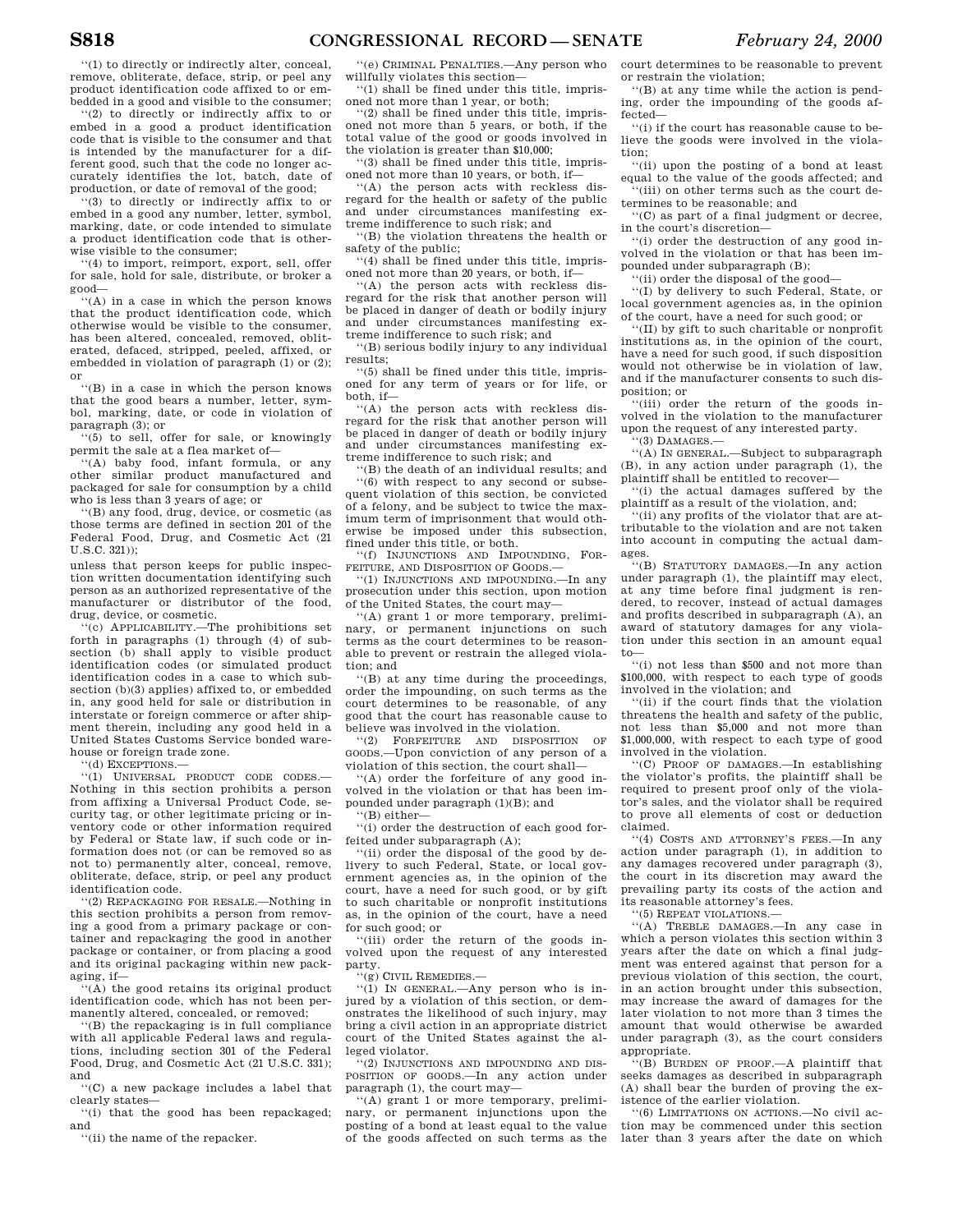Abott Laboratories

Bose Corporation Bristol-Myers Squibb Co.

Matrix Essentials Maytag Corporation Motorola, Inc. NEXXUS Products Co. Nocopi Technologies, Inc.

O.C. Tanner Company Optical Security Inc. Oreck Corporation Pfizer Inc.

Rolex Watch U.S.A., Inc.

Warner-Lambert Co.

The Proctor & Gamble Company

American Academy of Pediatrics American College of Nurse-Midwives American Beauty Association

American Watch Association

and Neonatal Nurses

ican Trademarks

tion

tion

States, Inc.

American Health and Beauty Aids Institute American Home Appliances Association

Association of Women's Health, Obstetric

Coalition to Preserve the Integrity of Amer-

Consumer Electronic Manufacturers Associa-

Consumer Health Care Products Association Cosmetic, Toiletry and Fragrance Associa-

Distilled Spirits Council of the United

National Association of Beverage Importers

Chanel, Inc. Compar Converse Inc. Cosmair Estee Lauder, Inc. Ford Motor Company

Giorgio Givenchy Intel Corporation

Novartis Novell, Inc.

SICPA Stanley Works

American Home Products Corp. Allied Domecq Spirits & Wine (USA)

International Business Machines Corp.

John Paul Mitchell Systems Joseph E. Seagram & Sons, Inc.

the claimant discovers or has reason to know of the violation.

''(7) INNOCENT VIOLATIONS.—In any action under paragraph (1), the court in its discretion may reduce or remit the total award of damages or award no damages in any case in which the violator sustains the burden of proving, and the court finds, that the violator was not aware and had no reason to believe that the acts of the violator constituted a violation.

''(h) ENFORCEMENT ACTIONS.—

''(1) IN GENERAL.—Subject to paragraphs (2) and (3), the Attorney General and the Secretary of the Treasury shall enforce the requirements of this section.

''(2) AGENCY DISCRETION.—The head of a department or agency of the Federal Government (including the Commissioner of Food and Drugs and the Secretary of Agriculture) may investigate any violation of this section involving a good that is regulated by a provision of law administered by that department or agency.

'(3) CUSTOMS SERVICE.-

''(A) IN GENERAL.—The United States Customs Service shall—

''(i) seize any good imported, reimported, or offered for import into the United States in violation of subsection (b)(4);

''(ii) promptly notify the manufacturer or duly appointed agent or representative of the seizure; and

''(iii) destroy or dispose of the goods in accordance with the procedures set forth in section 526(e) of Tariff Act of 1930 (19 U.S.C.

1526(e)). ''(B) VOLUNTARY DISCLOSURES.—In order to assist the United States Customs Service in carrying out its obligations under this paragraph, any domestic or foreign manufacturer may voluntarily record with the United States Customs Service—

''(i) its name and address;

''(ii) a description of its goods and product identification codes; and

''(iii) such other information as may facilitate the enforcement of this section.'

(b) CONFORMING AMENDMENT.—The table of sections for chapter 65 of title 18, United States Code, is amended by inserting after the item relating to section 1365 the following:

''1365A. Tampering with product identifica-

tion codes.''. (c) REGULATORY AUTHORITY.—Not later than 6 months after the date of enactment of this Act, the Attorney General, after consultation with the Secretary of the Treasury, the Commissioner of Food and Drugs, and the head of any other department or agency of the Federal Government that the Attorney General determines to be appropriate, shall issue such rules and regulations as may be necessary to implement section 1365A of title 18, United States Code, as added by this section.

## **SEC. 3. ATTORNEY GENERAL REPORTING RE-QUIREMENTS.**

Section 2320(f) of title 18, United States Code, is amended—

(1) by striking ''of title 18'' each place that term appears;

(2) by inserting ''tampering with product identification codes (as defined in section 1365A),'' after ''involve''; and

(3) in paragraph (4), by inserting ''1365A,'' after ''sections''.

## **SEC. 4. EFFECTIVE DATE.**

This Act and the amendments made by this Act shall take effect 6 months after the date of enactment of this Act.

SUPPORTERS OF THE ANTI-TAMPERING ACT OF 1999

MANUFACTURERS AND BUSINESS TRADE ASSOCIATIONS

Section 2 of the bill amends Title 18 of the United States Code to create a new section 1365A prohibiting for all goods the intentional removal or alteration of product iden-

tification codes, as well as the affixing of fake codes, as follows: Section 1365A(a). Definitions. New section 1365A(a) of Title 18 sets forth the definitions of the relevant terms used in new section 1365A. By definition, the prohibitions contained in the bill would not apply to the ultimate user or purchaser of the good, to any hotel, restaurant or other provider of services that alters the packaging in order to make it available to the ultimate consumer,

or any retailer or distributor who acquires a good for resale.

Under this subsection, the definition of product identification code includes any visible number, letter, symbol, marking, date (including an expiration date), or code that is affixed to or embedded in any good by which the manufacturer may trace the good back to a particular lot, batch, date of production or date of removal. It specifically excludes (1) copyright management information conveyed in connection with copies or phonorecords of a copyrighted work or encryption information, (2) any or all other codes or markings on the good, (3) a Universal Product Code, and (4) trademark or copyright notices, including notices that are affixed to, superimposed on or embedded in product identification codes.

Section 1365A(b). Prohibited Acts. Section 1365A(b) sets forth the activities that are prohibited. It seeks to target and prohibit each phase of the decoding process—the act of decoding, the affixing of fake codes, and the distribution of the decoded or falsely coded product. The bill includes a knowledge standard that applies throughout the decoding to distribution process.

Specifically, this subsection prohibits the intentional alteration or removal of any visible product identification code. It also prohibits the intentional affixing of any fake or simulated code upon any good, label, container, packaging, or component thereof. The prohibition does not apply to the original manufacturer or the final consumer. This subsection further prohibits the importation, re-importation, exportation, sale, offering or holding for sale, distribution, or brokering of goods or components thereof whose product identification codes have been altered, concealed, removed or falsified.

In addition, this subsection prohibits selling, offering for sale, or knowingly permitting the sale at flea markets of certain products, including baby food, infant formula, and other products covered by the Federal Food, Drug, and Cosmetic Act, except by authorized representatives of the manufacturer or distributor.

Section 1365A(c). Applicability to Goods Held in Free Trade Zones. Section 1365A(c) extends the prohibitions against decoding and false coding to all goods held for sale or distribution in interstate or foreign commerce, including goods held in Customs bonded warehouses and free trade zones.

Section 1365A(d). Exclusions. The bill excludes from section 1365A the act of affixing genuine Universal Product Codes, security tags or other legitimate pricing or inventory codes that can be removed without damaging the product identification code. It also excludes from section 1365A certain types of repackaging activities. The bill will permit the removal of shipping containers and the repackaging of goods for the purpose of selling the goods in different quantities. The exception would apply only if each retail item retains its original product identification code, the repackaging is in full compliance with all applicable laws and regulations, and the new package includes a label stating that the good has been repackaged and containing the name of the repacker.

Section 1365A(e). Criminal penalties. Section 1365A(e) imposes criminal penalties on

3M

Program of Southern California

Ohio Patrolmen's Benevolent Association

# THE "ANTI-TAMPERING ACT OF 1000"

pering Act of 2000."

SECTION 2. UNAUTHORIZED ALTERATION OF PRODUCT IDENTIFICATION CODES PROHIBITED

*Subsection (a). In general* 

National Association of Manufacturers National Association of Neonatal Nurses National Association of Wholesaler-Distributors

Grocery Manufacturers of America International Formula Council

National Food Processors Association Wine and Spirits Wholesalers of America, Inc.

# CONSUMER GROUPS AND UNIONS

National Consumers League

PACE, Paper, Allied-Industrial, Chemical & Energy Workers International Union, AFL–CIO

Service Employees International Union, AFL–CIO

# U.S. LAW ENFORCEMENT

Construction Industry's Crime Prevention

Fraternal Order of Police

# SECTION-BY-SECTION ANALYSIS

# SECTION 1. SHORT TITLE

The bill may be cited as the ''Anti-Tam-